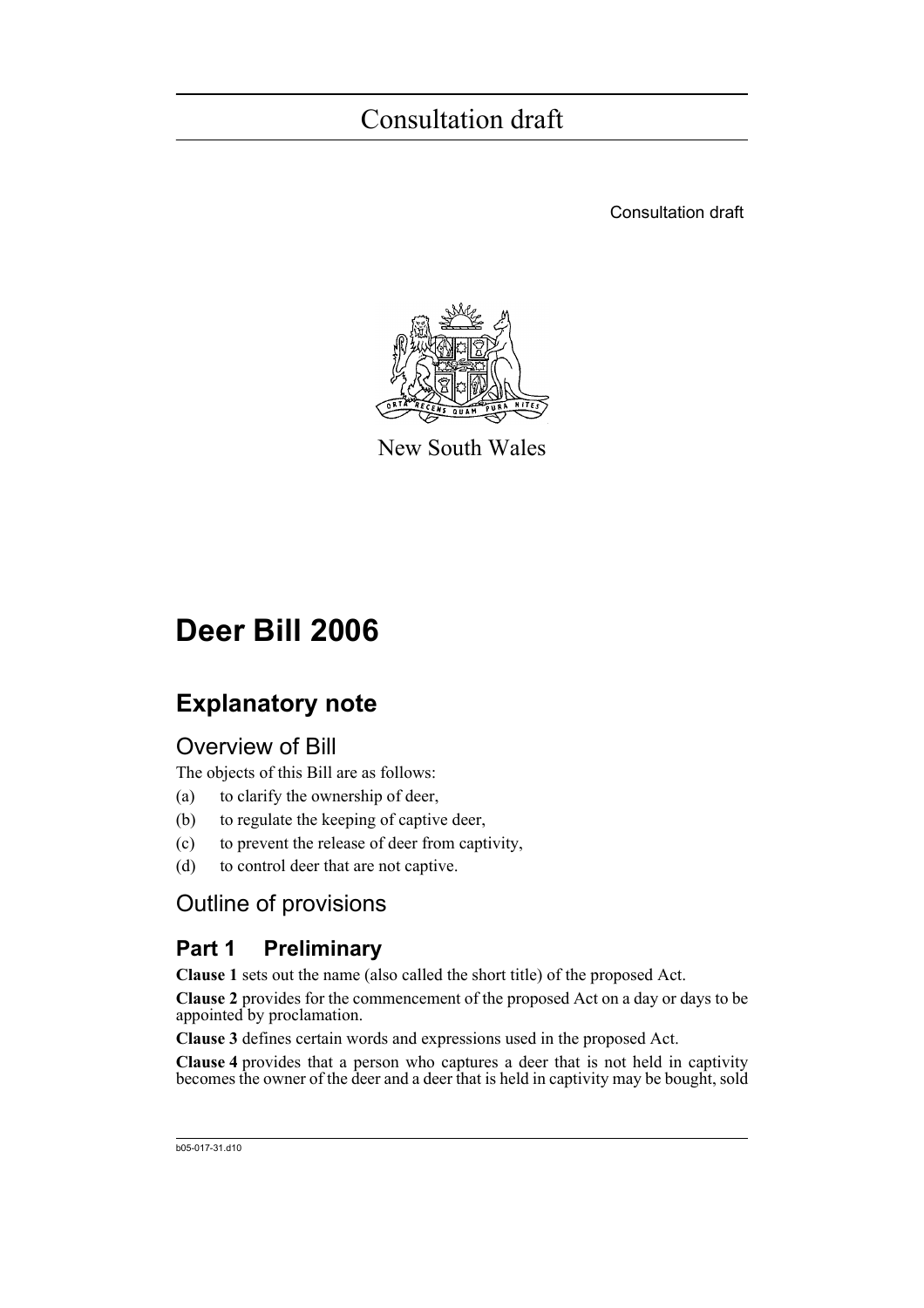Deer Bill 2006

Explanatory note

or otherwise dealt with or disposed of. If a deer ceases to be held in captivity, all property in the deer is immediately extinguished.

**Clause 5** permits the regulations to specify the requirements for holding deer in captivity and creates an offence of causing or permitting a deer to be held in captivity in contravention of the regulations (maximum penalty \$5,500 for an individual and \$11,000 for a corporation).

**Clause 6** creates an offence of causing or permitting the release of a deer from captivity (maximum penalty \$5,500 for an individual and \$11,000 for a corporation).

**Clause 7** provides that the proposed Act does not affect the operation of certain Acts.

### **Part 2 Deer control orders**

**Clause 8** permits the Director-General of the Department of Primary Industries (the *Director-General*) to make a deer control order requiring that the occupier of land specified in the order eradicate or otherwise control deer (other than captive deer) on the land. Any such order may also require that the occupier of the land to notify the Director-General of the presence of deer on the land.

**Clause 9** requires the Director-General to consult with a number of bodies in relation to the making of a deer control order.

**Clause 10** creates an offence (maximum penalty \$5,500 for an individual and \$11,000 for a corporation) if an occupier of land (other than a public authority) to which a deer control order applies fails to comply with the order.

**Clause 11** provides for when a deer control order takes effect.

**Clause 12** provides for notification of the making of a deer control order.

### **Part 3 Compliance directions**

**Clause 13** permits an authorised officer to give a compliance direction to a person (other than a public authority) who holds deer in captivity for the purpose of ensuring that the person complies with the proposed Act and the regulations made under the proposed Act. An authorised officer may also give a compliance direction to an occupier of land (other than a public authority) to which a deer control order applies for the purpose of ensuring that the person complies with the order. A person who fails to comply with a compliance direction is guilty of an offence (maximum penalty \$4,400 for an individual and \$8,800 for a corporation).

**Clause 14** provides that the person to whom a compliance direction is given is liable for any costs incurred in complying with the direction whether compliance is through the actions of that person, an authorised officer or a person engaged by an authorised officer.

**Clause 15** requires that a compliance direction be in writing and makes provision for the ways in which a compliance direction may be given.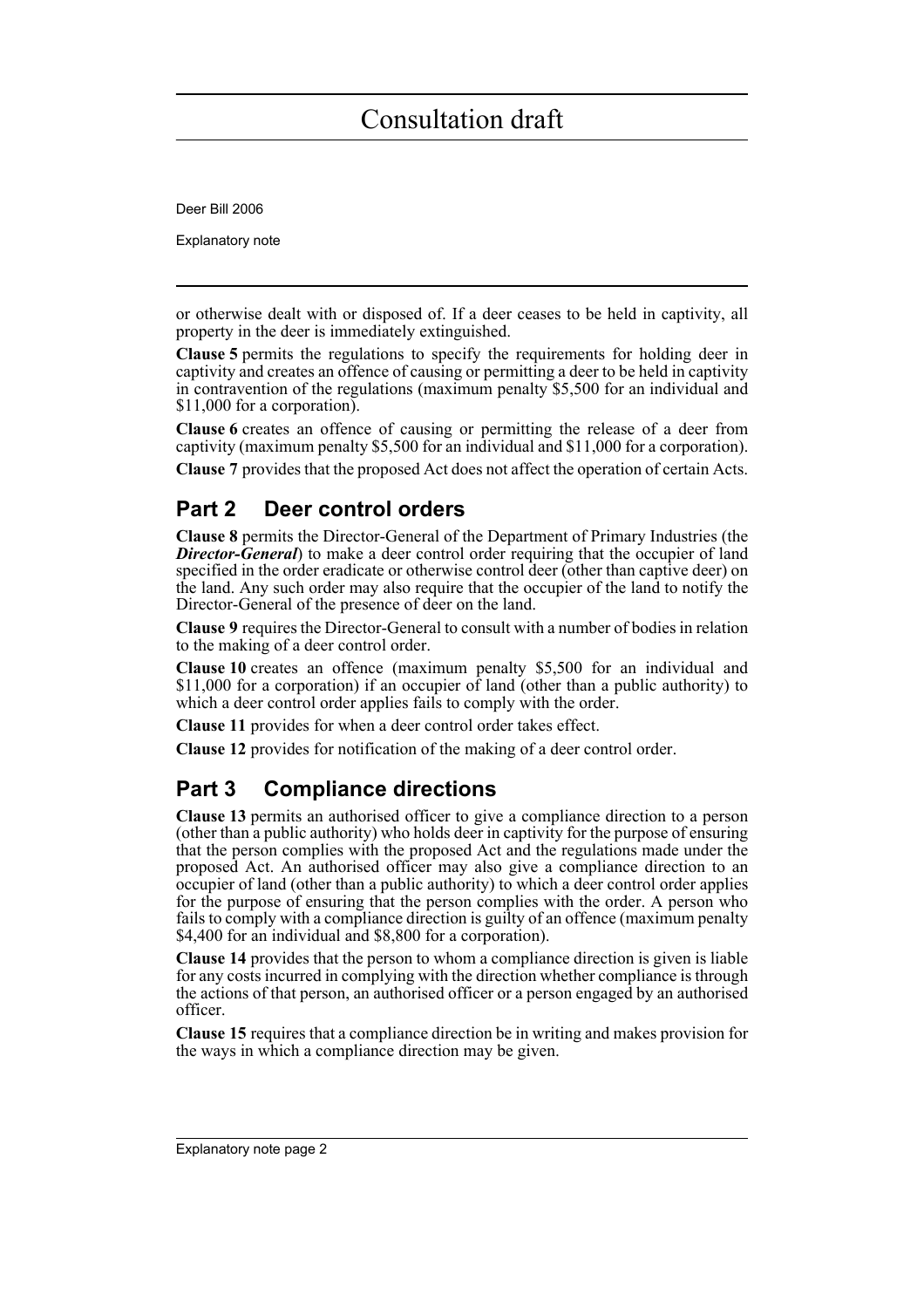Deer Bill 2006

Explanatory note

**Clause 16** provides for a review by the Administrative Decisions Tribunal of a decision of an authorised officer to give a compliance direction.

### **Part 4 Authorised officers**

**Clause 17** provides for the appointment of authorised officers by the Director-General.

**Clause 18** sets out the functions of authorised officers.

**Clause 19** sets out the purposes for which the powers of an authorised officer under the proposed Part may be exercised.

**Clause 20** provides an authorised officer with a power of entry.

**Clause 21** provides for the issuing of search warrants for the purposes of the proposed Act.

**Clause 22** sets out the powers that an authorised officer has on premises lawfully entered.

**Clause 23** provides that before an authorised officer enters premises under the proposed Part, the Director-General must give the occupier of the premises notice of the proposed entry.

**Clause 24** provides for the use of reasonable force to enter premises but only in limited circumstances and only if authorised by the Director-General.

**Clause 25** requires an authorised officer to notify the Director-General if the authorised officer uses force to enter premises or if the authorised officer enters premises without the required notice.

**Clause 26** requires an authorised officer to do as little damage as possible in the exercise of a function under the proposed Part.

**Clause 27** provides for the payment of compensation by the Director-General in relation to damage caused by an authorised officer who enters premises under the proposed Part.

**Clause 28** enables an authorised officer to request the assistance of any police officer or other person in certain circumstances.

**Clause 29** makes it an offence (maximum penalty \$5,500) to delay, hinder or obstruct an authorised officer in the exercise of the officer's functions under the proposed Act.

### **Part 5 Miscellaneous**

**Clause 30** provides that in any proceedings for an offence against a provision of the proposed Act or the regulations made under the proposed Act, the onus of proving that a person had a reasonable excuse (as referred to in the provision) lies with the defendant.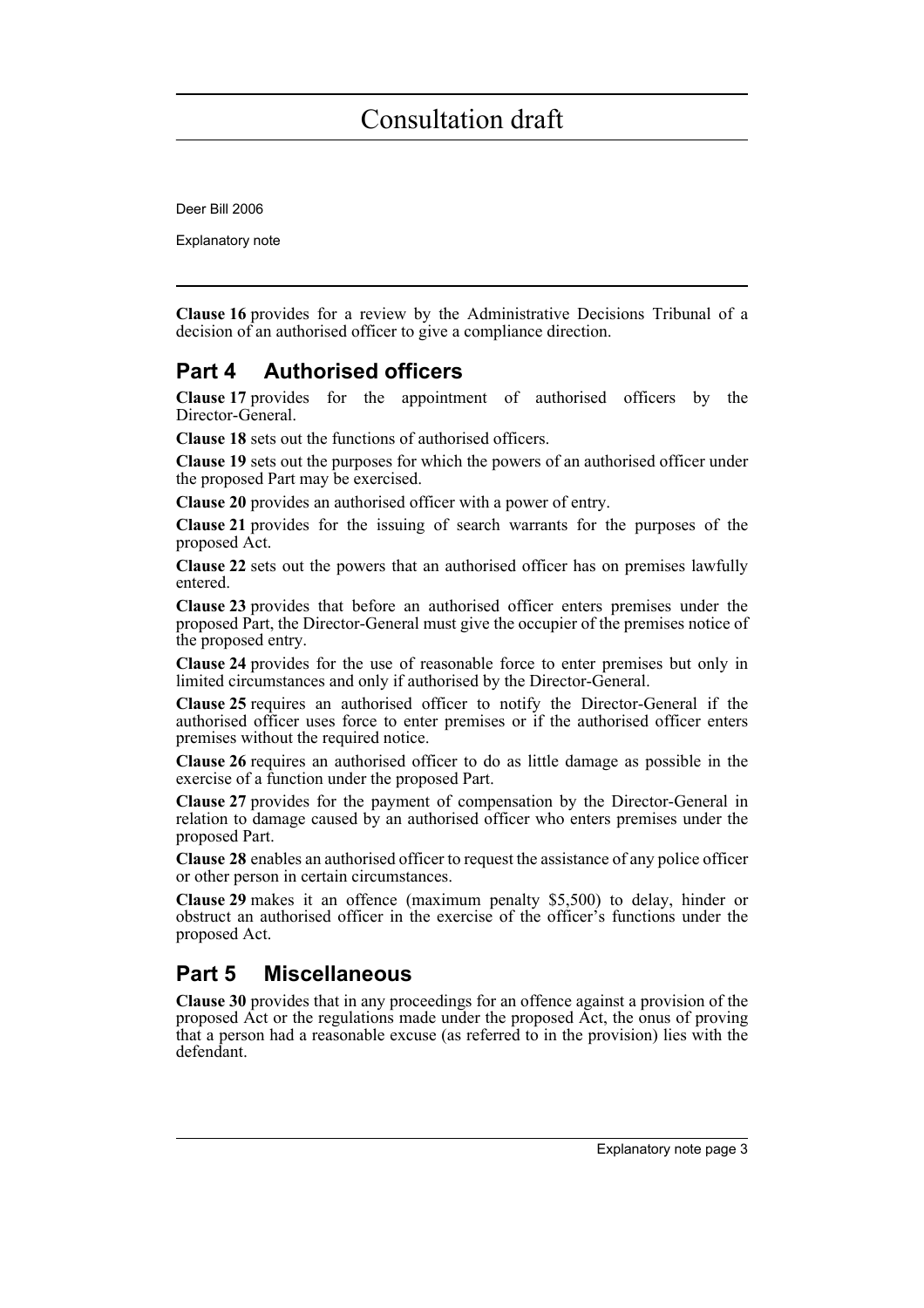Deer Bill 2006

Explanatory note

**Clause 31** provides for proceedings for offences in relation to officers of corporations.

**Clause 32** makes provision for proceedings for an offence under the proposed Act to be dealt with summarily before a Local Court.

**Clause 33** provides for penalty notices (on-the-spot fines) to be served for certain offences under the proposed Act or the regulations made under the proposed Act.

**Clause 34** permits the Director-General to delegate his or her functions under the proposed Act.

**Clause 35** provides for the resolution of disputes between the Minister for Primary Industries and the Minister responsible for a public authority affected by a deer control order. Any such dispute may be submitted by either Minister to the Premier for resolution.

**Clause 36** provides that the proposed Act binds the Crown.

**Clause 37** provides for the description of land in relation to deer control orders or compliance directions under the proposed Act.

**Clause 38** enables the Governor to make regulations for the purposes of the proposed Act.

**Clause 39** is a formal provision that gives effect to the savings, transitional and other provisions set out in Schedule 1.

**Clause 40** is a formal provision that gives effect to the amendments to the Acts set out in Schedule 2.

**Clause 41** provides for the review of the proposed Act in 5 years.

### **Schedule 1 Savings, transitional and other provisions**

**Schedule 1** permits savings and transitional regulations to be made consequent on the enactment of the proposed Act.

### **Schedule 2 Amendment of Acts**

**Schedule 2** amends the *Fines Act 1996* to apply that Act to penalty notices issued under the proposed Act. The *Game and Feral Animal Control Act 2002* is also amended to exempt a person from the requirement to obtain a game hunting licence under that Act if the person is hunting deer in accordance with a duty imposed on the person or the person's employer (or on any corporation of which the person is an officer) because of a deer control order or a compliance direction. Schedule 2 also amends the *Law Enforcement (Powers and Responsibilities) Act 2002* to permit authorised officers to obtain search warrants for the purposes of the proposed Act.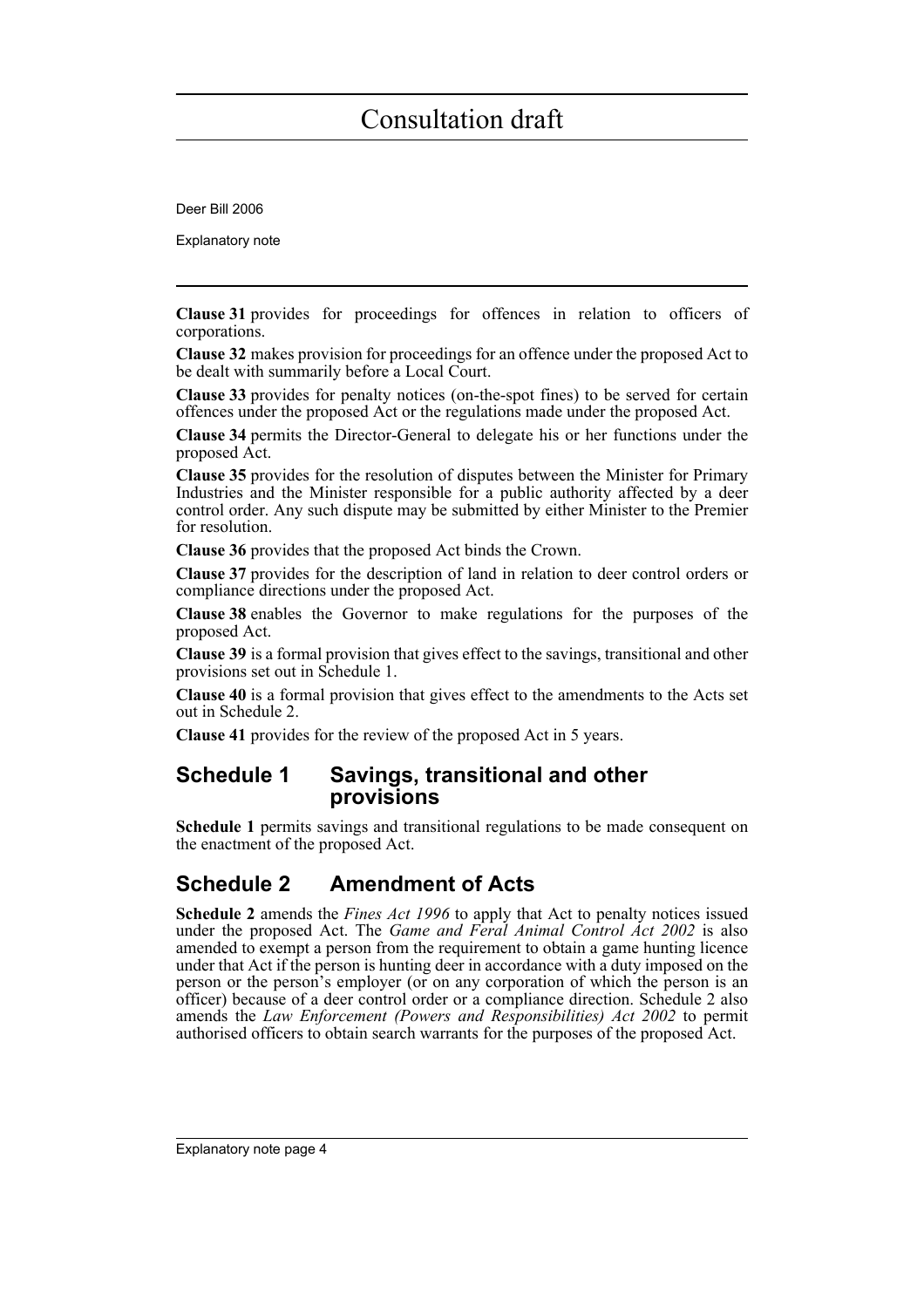

New South Wales

# **Deer Bill 2006**

## **Contents**

|        |                 |                                                            | Page |
|--------|-----------------|------------------------------------------------------------|------|
| Part 1 |                 | <b>Preliminary</b>                                         |      |
|        | 1               | Name of Act                                                | 2    |
|        | $\overline{2}$  | Commencement                                               | 2    |
|        | 3               | Definitions                                                | 2    |
|        | 4               | Ownership of deer                                          | 3    |
|        | 5               | Regulations may specify how deer are to be held captive    | 3    |
|        | 6               | Offence of releasing deer                                  | 3    |
|        | 7               | Operation of certain legislation not affected              | 4    |
| Part 2 |                 | Deer control orders                                        |      |
|        | 8               | Orders requiring deer to be controlled                     | 5    |
|        | 9               | Consultation and approval before making deer control order | 5    |
|        | 10              | Occupier of land must comply with deer control order       | 6    |
|        | 11              | Commencement of deer control order                         | 6    |
|        | 12 <sup>2</sup> | Notification of making deer control order                  | 6    |
|        |                 |                                                            |      |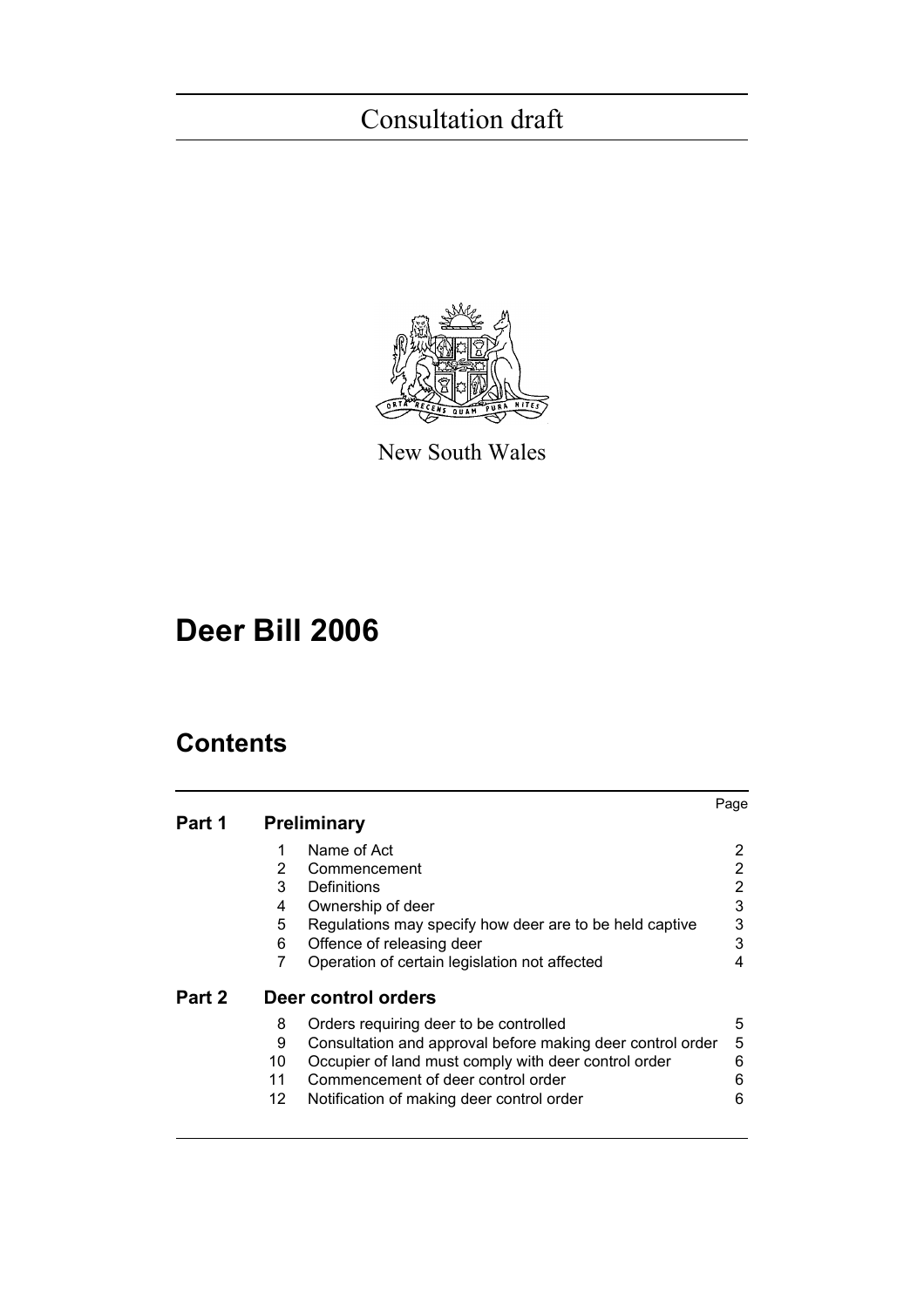Deer Bill 2006

**Contents** 

|        |                              |                                                       | Page           |  |  |
|--------|------------------------------|-------------------------------------------------------|----------------|--|--|
| Part 3 | <b>Compliance directions</b> |                                                       |                |  |  |
|        | 13                           | Compliance directions by authorised officers          | 7              |  |  |
|        | 14                           | Costs of complying with a compliance direction        | $\overline{7}$ |  |  |
|        | 15                           | How compliance direction is to be given               | 8              |  |  |
|        | 16                           | Review by Administrative Decisions Tribunal           | 8              |  |  |
| Part 4 | <b>Authorised officers</b>   |                                                       |                |  |  |
|        | 17                           | Appointment of authorised officers                    | 9              |  |  |
|        | 18                           | Functions of authorised officers                      | 9              |  |  |
|        | 19                           | Purposes for which powers under Part may be exercised | 9              |  |  |
|        | 20                           | Power of entry                                        | 10             |  |  |
|        | 21                           | Search warrant                                        | 10             |  |  |
|        | 22                           | Powers of authorised officers on premises             | 11             |  |  |
|        | 23                           | Notice of entry                                       | 11             |  |  |
|        | 24                           | Use of force                                          | 12             |  |  |
|        | 25                           | Notification of use of force or urgent entry          | 12             |  |  |
|        | 26                           | Care to be taken                                      | 12             |  |  |
|        | 27                           | Compensation                                          | 13             |  |  |
|        | 28                           | Authorised officer may request assistance             | 13             |  |  |
|        | 29                           | Obstruction of authorised officers                    | 13             |  |  |
| Part 5 |                              | <b>Miscellaneous</b>                                  |                |  |  |
|        | 30                           | Onus of proof regarding reasonable excuse             | 14             |  |  |
|        | 31                           | Offences by corporations                              | 14             |  |  |
|        | 32                           | Nature of proceedings for offences                    | 14             |  |  |
|        | 33                           | Penalty notices                                       | 14             |  |  |
|        | 34                           | Delegation                                            | 15             |  |  |
|        | 35                           | Disputes between Minister and public authority        | 15             |  |  |
|        | 36                           | Act to bind Crown                                     | 15             |  |  |
|        | 37                           | Description of land                                   | 16             |  |  |
|        | 38                           | Regulations                                           | 16             |  |  |
|        | 39                           | Savings, transitional and other provisions            | 16             |  |  |
|        | 40                           | Amendment of Acts                                     | 16             |  |  |
|        | 41                           | <b>Review of Act</b>                                  | 16             |  |  |
|        | Schedule 1                   | Savings, transitional and other provisions            | 17             |  |  |
|        | Schedule 2                   | <b>Amendment of Acts</b>                              | 18             |  |  |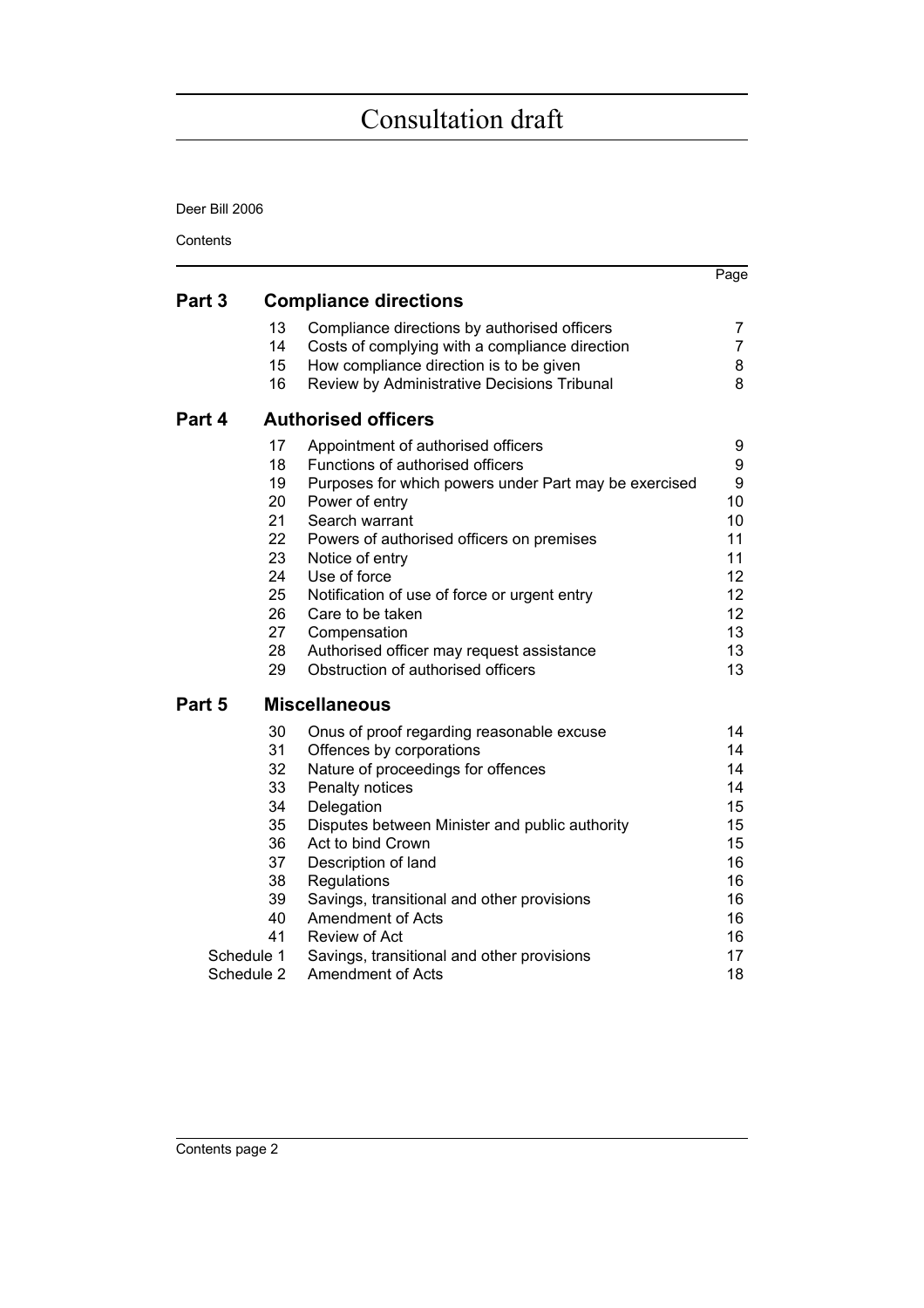

New South Wales

# **Deer Bill 2006**

No , 2006

### **A Bill for**

An Act with respect to the ownership, regulation and release of captive deer and the control of deer that are not captive; and for other purposes.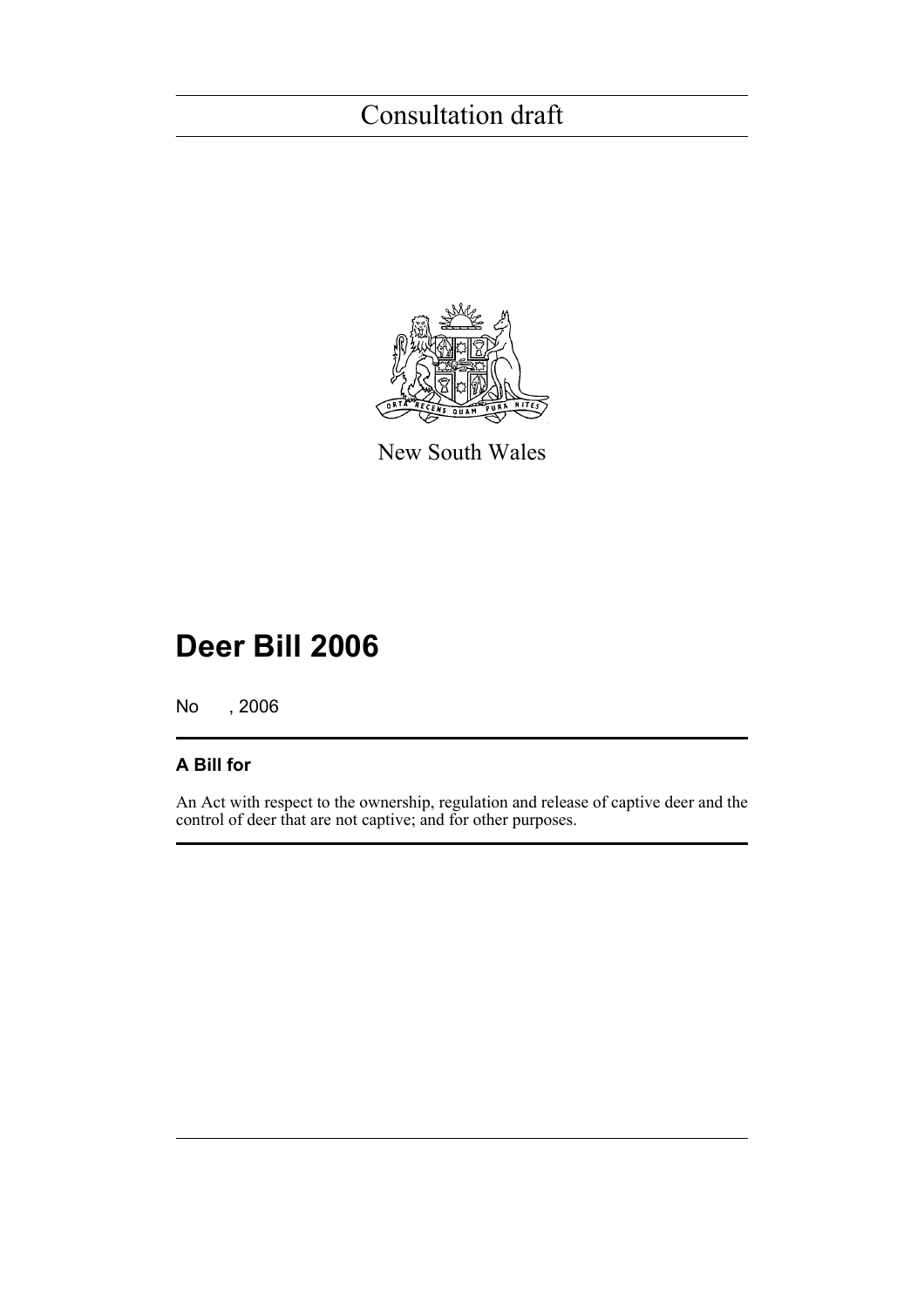Clause 1 Deer Bill 2006

Part 1 Preliminary

**The Legislature of New South Wales enacts:**

### <span id="page-7-1"></span><span id="page-7-0"></span>**Part 1 Preliminary**

#### **1 Name of Act**

This Act is the *Deer Act 2006*.

#### <span id="page-7-2"></span>**2 Commencement**

This Act commences on a day or days to be appointed by proclamation.

#### <span id="page-7-3"></span>**3 Definitions**

(1) In this Act:

*authorised officer* means a person appointed by the Director-General under section 17.

*compliance direction* means a compliance direction given by an authorised officer under section 13.

*deer* means a living animal of the family cervidae.

*deer control order* means an order having effect under section 8.

*Department* means the Department of Primary Industries.

*Director-General* means the Director-General of the Department.

*exercise* a function includes perform a duty.

*function* includes a power, authority or duty.

*occupier* of land and *public authority* have the same meanings as they have in the *Rural Lands Protection Act 1998*.

**Note.** The *Rural Lands Protection Act 1998* defines *occupier* and *public authority* as follows:

*occupier* of land means the following:

- (a) the person for the time being entitled to possession of land and includes, if the person so entitled does not reside on the land, the resident manager or other person in charge of the land,
- (b) if the land is public land to which no person is entitled to possession the person having the care, control and management of the land,
- (c) if the land is reserved or dedicated for any public use or purpose—the trustee or trustees of the land,
- (d) if the land consists of a public road—the roads authority for that road within the meaning of the *Roads Act 1993*,
- (e) if the land consists of a travelling stock reserve—the responsible board within the meaning of Part 8.
- (f) any other person designated by the regulations as an occupier of land for the purposes of this definition.

*public authority* includes:

(a) a Minister of the Crown, or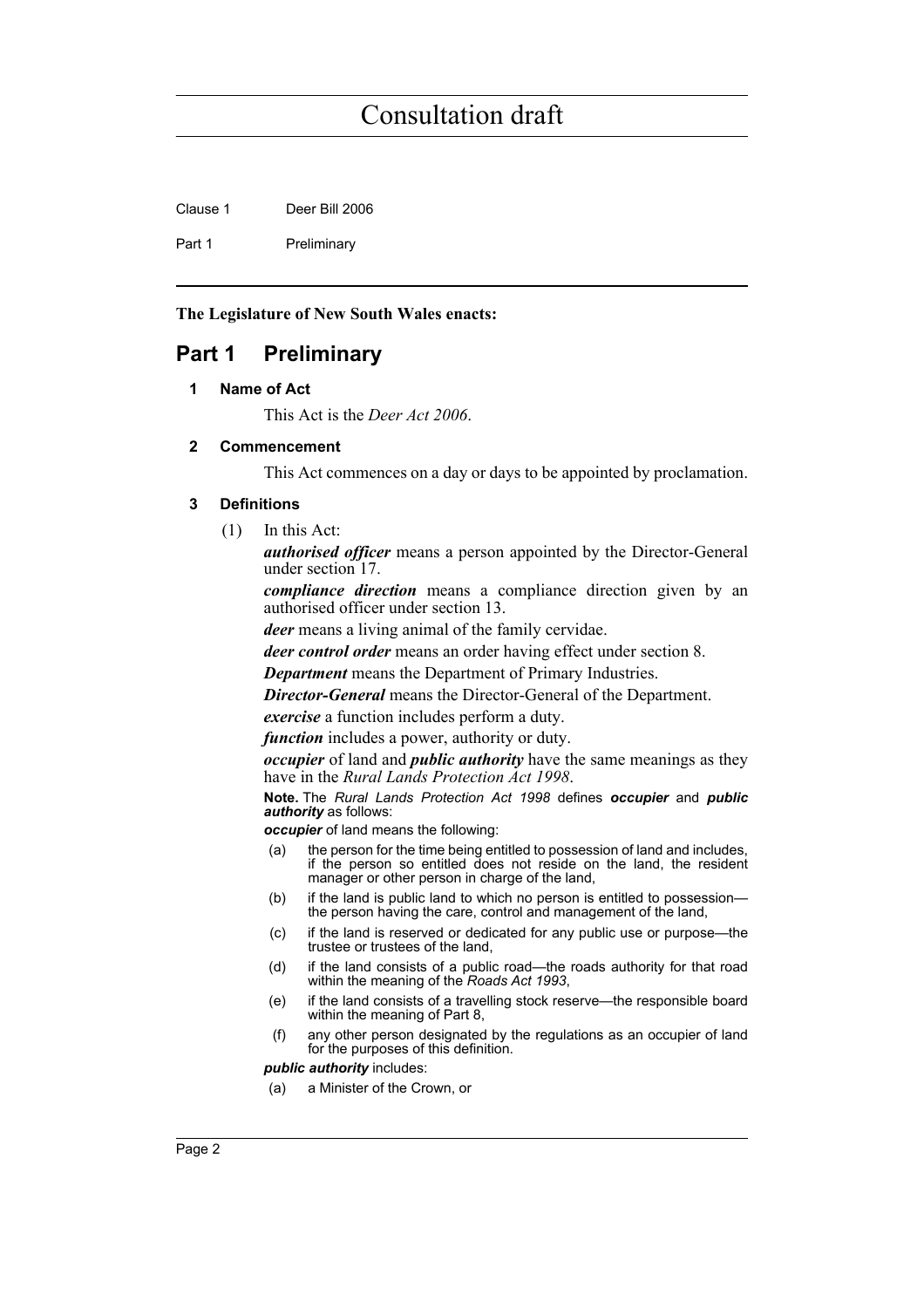| Deer Bill 2006 |     |                                                      | Clause 4 |
|----------------|-----|------------------------------------------------------|----------|
| Preliminary    |     |                                                      | Part 1   |
|                |     |                                                      |          |
|                | (b) | a local authority constituted by or under an Act, or |          |

- (c) a government department, or
- (d) a statutory body representing the Crown, or
- (e) the trustee or trustees of land reserved or dedicated for any public use or purpose, or
- (f) a State owned corporation, or
- (g) a member of staff or other person who exercises functions on behalf of any of the above.
- (2) Notes included in this Act do not form part of this Act.

#### <span id="page-8-0"></span>**4 Ownership of deer**

- (1) A person who captures a deer that is not held in captivity is the owner of the deer.
- (2) A deer that is held in captivity may be bought, sold or otherwise dealt with or disposed of.
- (3) If a deer ceases to be held in captivity, all property in the deer is immediately extinguished.

#### <span id="page-8-1"></span>**5 Regulations may specify how deer are to be held captive**

- (1) The regulations may specify the requirements for holding deer in captivity, including requirements in relation to the keeping, management and identification of deer and the reporting of information.
- (2) A person must not cause or permit a deer to be held in captivity in contravention of the regulations.
	- Maximum penalty:
	- (a) in the case of a corporation—100 penalty units, or
	- (b) in the case of an individual—50 penalty units.

#### <span id="page-8-2"></span>**6 Offence of releasing deer**

- (1) A person must not cause or permit the release of a deer from captivity. Maximum penalty:
	- (a) in the case of a corporation—100 penalty units, or
	- (b) in the case of an individual—50 penalty units.
- (2) It is a defence to prosecution for an offence under subsection (1) if the defendant can demonstrate that he or she took all reasonable steps to prevent the release of the deer and, after the release, took all reasonable steps to capture or kill the deer.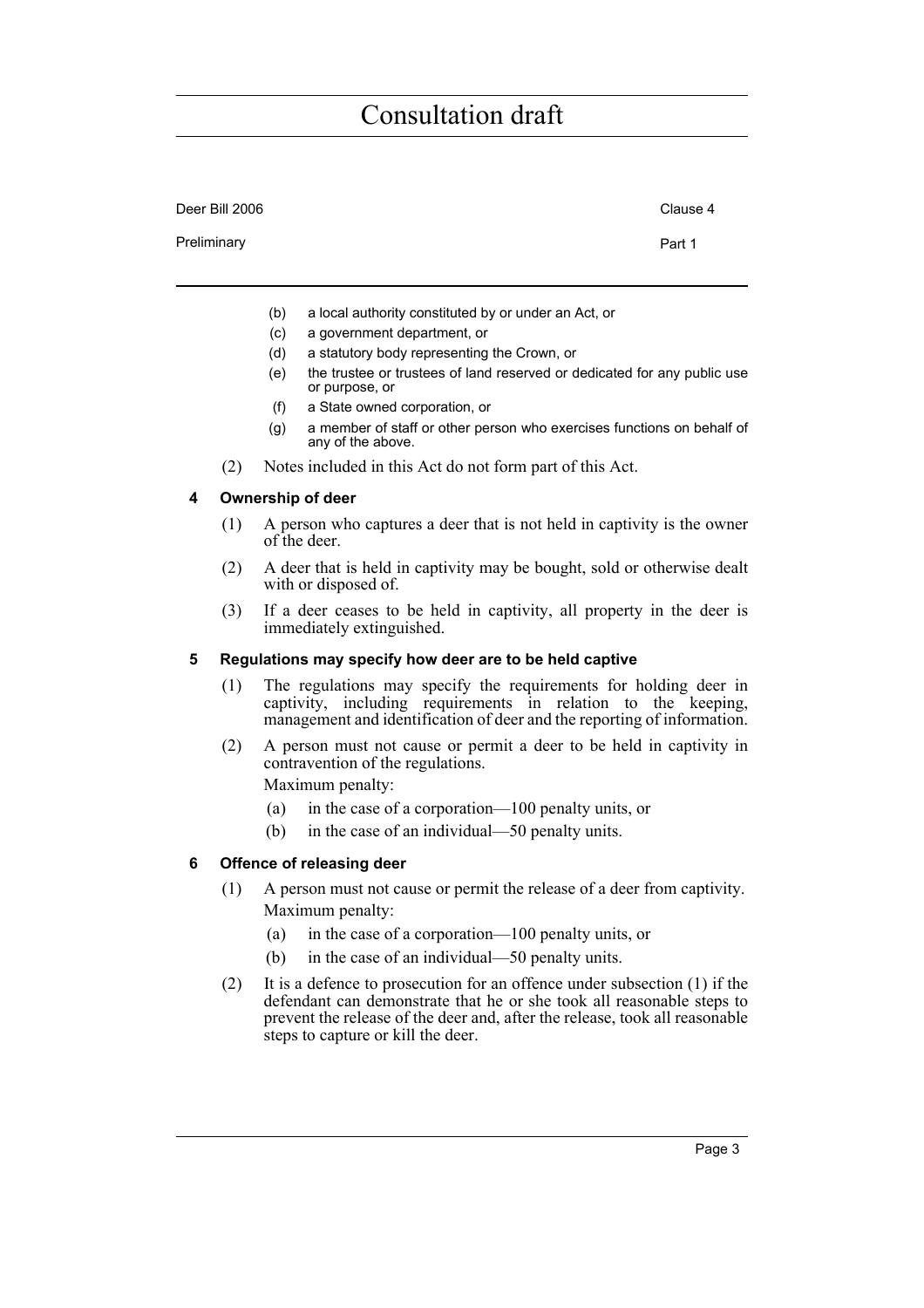Clause 7 Deer Bill 2006

Part 1 Preliminary

#### <span id="page-9-0"></span>**7 Operation of certain legislation not affected**

Nothing in this Act affects the operation of the following:

- (a) the *Firearms Act 1996*,
- (b) the *Weapons Prohibition Act 1998*,
- (c) the *Prevention of Cruelty to Animals Act 1979*,
- (d) the *National Parks and Wildlife Act 1974*,
- (e) the *Non-Indigenous Animals Act 1987*,
- (f) the *Exhibited Animals Protection Act 1986*.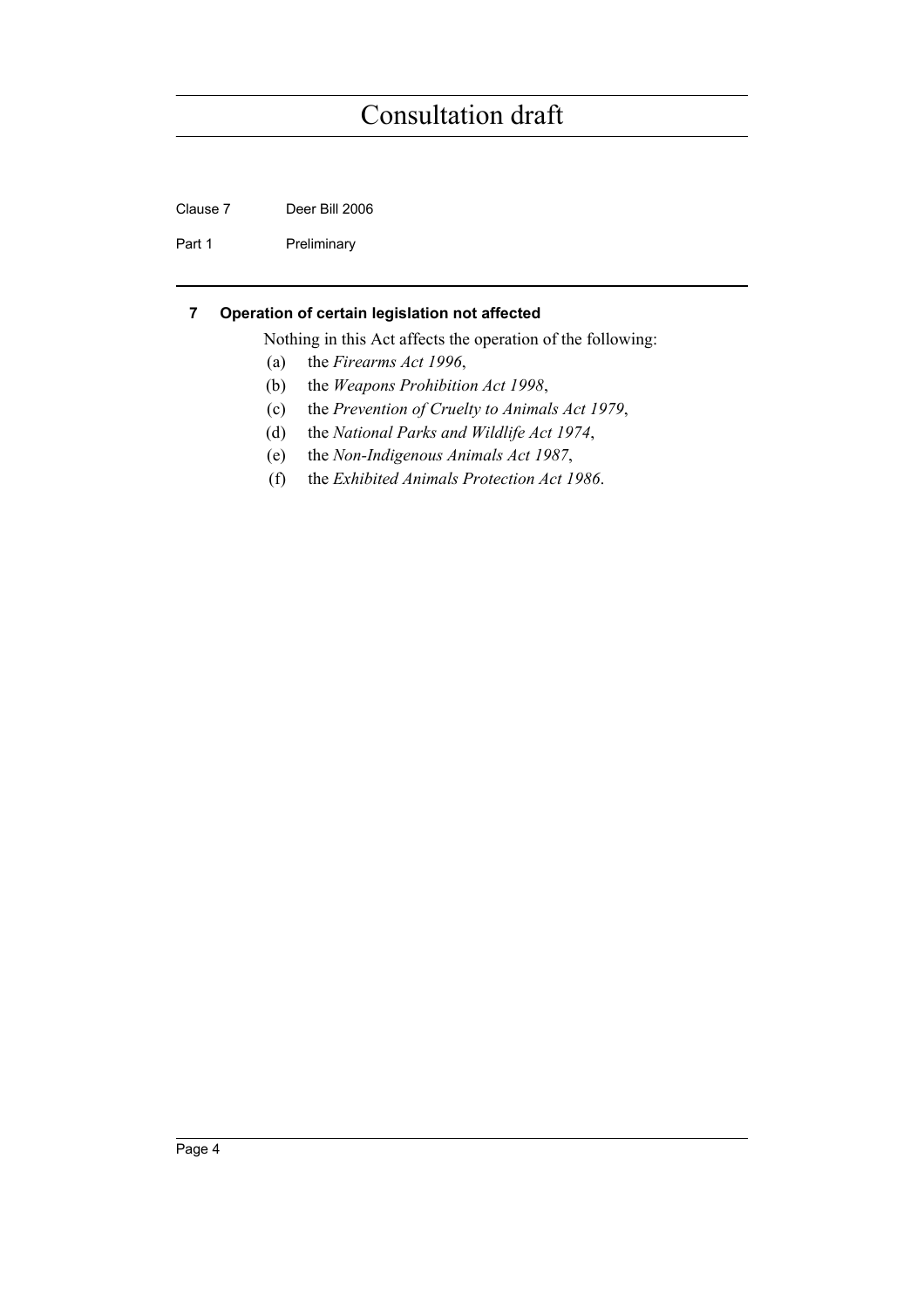| Deer Bill 2006      | Clause 8 |
|---------------------|----------|
| Deer control orders | Part 2   |

### <span id="page-10-1"></span><span id="page-10-0"></span>**Part 2 Deer control orders**

#### **8 Orders requiring deer to be controlled**

- (1) The Director-General may, by order published in the Gazette (a *deer control order*), require that the occupier of the land specified in the order do either or both of the following:
	- (a) ensure that deer (other than deer held in captivity) are eradicated or otherwise controlled on the land in a manner and in the circumstances specified in the order and within the time specified in the order,
	- (b) notify the Director-General, in the manner specified in the order, as soon as practicable after becoming aware of the presence of deer (other than deer held in captivity) on the land.

**Note.** The Director-General may amend or repeal an order made under this section. See section 43 of the *Interpretation Act 1987*.

- (2) A deer control order applies to the land specified in the order and has effect (unless sooner revoked) for the period (not exceeding 5 years) specified in the order.
- (3) Nothing in this section authorises a person to contravene any other Act or law.
- (4) Despite subsection (3), the holder of a game hunting licence under the *Game and Feral Animal Control Act 2002* does not contravene conditions of that licence relating to the manner of hunting deer if the holder hunts deer on land to which a deer control order applies and the manner of hunting is specified in that order.

**Note.** A person is not required to hold a game hunting licence under the *Game and Feral Animal Control Act 2002* if the person is hunting deer in accordance with a duty imposed on the person or the person's employer (or on any corporation of which the person is an officer) because of a deer control order (see section 17 (1) (d1) of that Act).

(5) A deer control order may apply to any land and may apply generally or may be limited in any way specified in the order.

#### <span id="page-10-2"></span>**9 Consultation and approval before making deer control order**

- (1) Before making a deer control order, or if the deer control order is required as a matter of urgency, as soon as practicable after making the order, the Director-General is to consult with each of the following:
	- (a) the Game Council of New South Wales,
	- (b) the State Council of Rural Lands Protection Boards,
	- (c) each rural lands protection board constituted for a district in which there is land to which the order is to apply,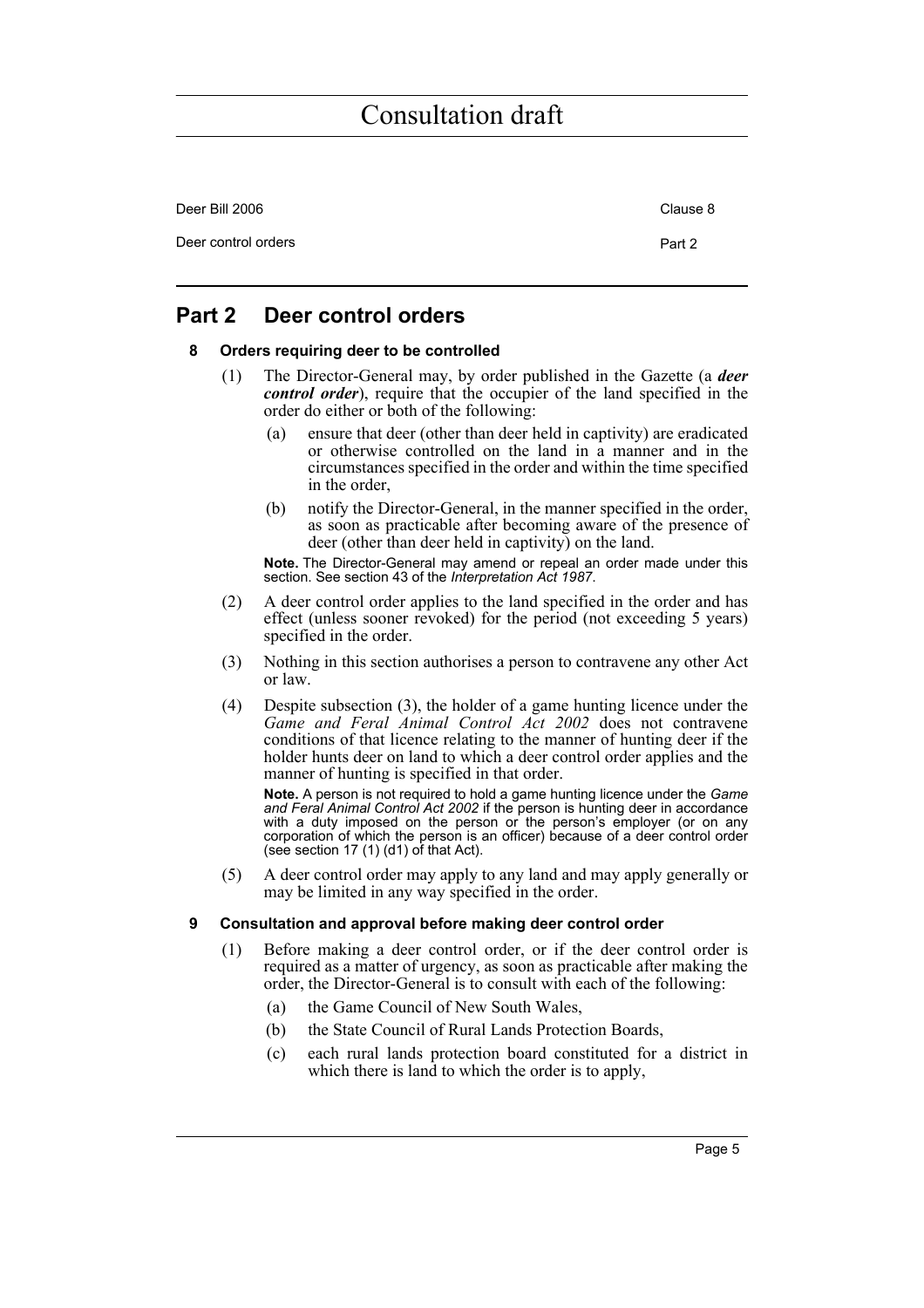Clause 10 Deer Bill 2006

Part 2 Deer control orders

- (d) each local council for a local government area in which there is land to which the order is to apply,
- (e) each public authority that occupies land to which the order is to apply.
- (2) Failure to comply with this section does not invalidate a deer control order.

#### <span id="page-11-0"></span>**10 Occupier of land must comply with deer control order**

An occupier of land (other than a public authority) to which a deer control order applies must not fail to comply with the order. Maximum penalty:

- (a) in the case of a corporation—100 penalty units, or
- (b) in the case of an individual—50 penalty units.

#### <span id="page-11-1"></span>**11 Commencement of deer control order**

A deer control order takes effect on the day that it is published in the Gazette or on a later day specified in the order.

#### <span id="page-11-2"></span>**12 Notification of making deer control order**

- (1) The Director-General is to take such steps as are reasonable to notify the occupier of any land to which a deer control order applies, as soon as practicable after the deer control order is made and published in the Gazette.
- (2) Nothing in this section affects the validity of an order.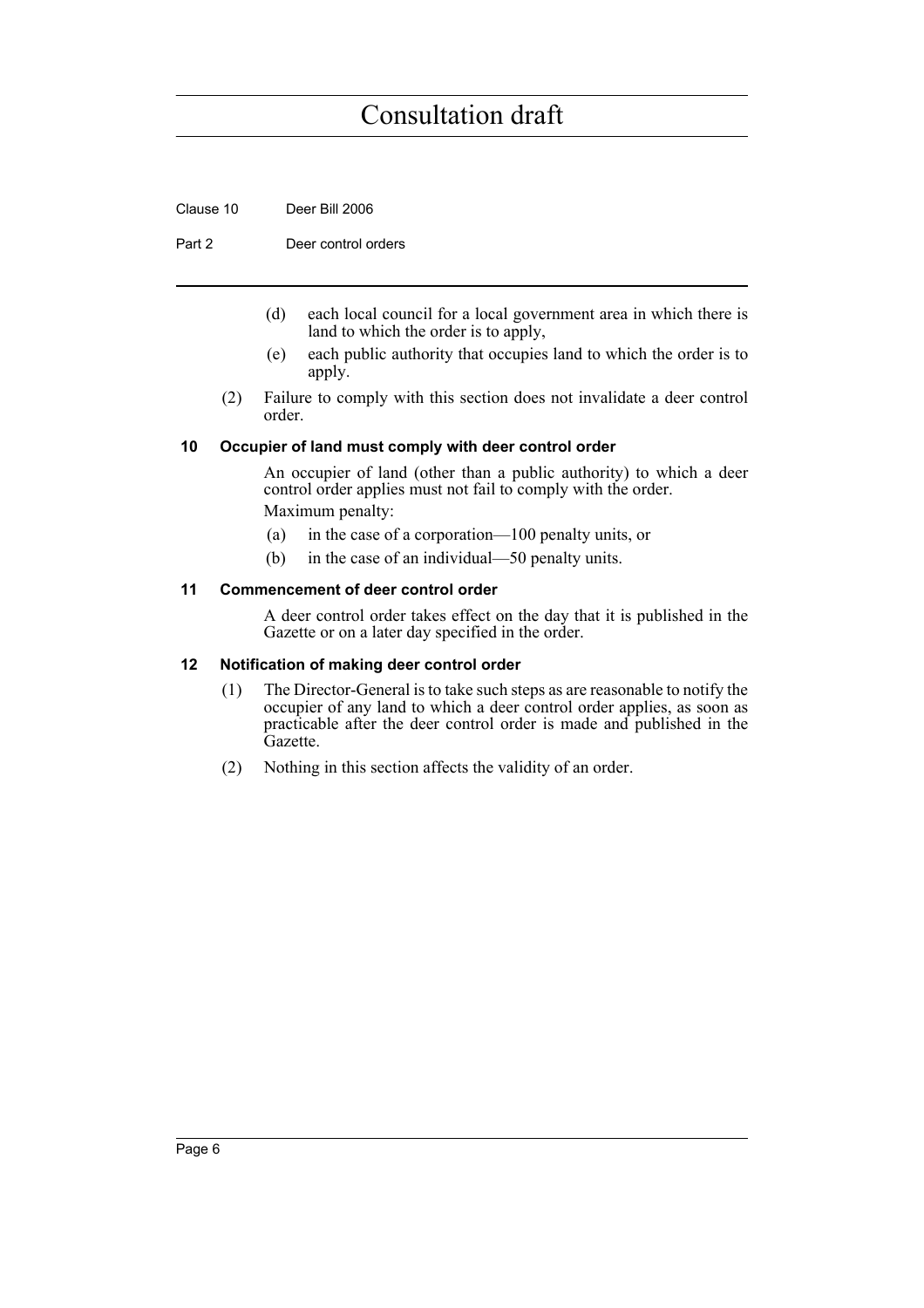| Deer Bill 2006        | Clause 13 |
|-----------------------|-----------|
| Compliance directions | Part 3    |

### <span id="page-12-0"></span>**Part 3 Compliance directions**

#### <span id="page-12-1"></span>**13 Compliance directions by authorised officers**

- (1) An authorised officer may give a compliance direction to any person (other than a public authority) who holds deer in captivity requiring the person to take the action specified in the direction for the purpose of ensuring that the person complies with this Act and the regulations.
- (2) An authorised officer may give a compliance direction to an occupier of land (other than a public authority) to which a deer control order applies requiring the person to take the action specified in the direction for the purpose of ensuring that the person complies with the deer control order.
- (3) A compliance direction may specify a reasonable time in which a particular action must be taken.
- (4) A person who is given a compliance direction under this section must not, without reasonable excuse, fail to comply with the direction. Maximum penalty:
	- (a) in the case of a corporation—80 penalty units, or
	- (b) in the case of an individual—40 penalty units.
- (5) An authorised officer may amend or revoke a compliance direction in the same manner that the authorised officer may give the direction.

#### <span id="page-12-2"></span>**14 Costs of complying with a compliance direction**

- (1) A person given a compliance direction is liable for any costs incurred in complying with the direction.
- (2) An authorised officer, or a person engaged by the authorised officer, may carry out some or all of the requirements of a compliance direction if:
	- (a) the person to whom the direction is given fails, without reasonable excuse, to comply with the direction within a reasonable time, or
	- (b) the authorised officer considers that the requirements of the direction need to be carried out urgently.
- (3) If an authorised officer, or a person engaged by the authorised officer, carries out some or all of the requirements of a compliance direction, the reasonable costs of carrying out those requirements may be recovered as a debt by the Director-General in a court of competent jurisdiction from the person to whom the direction was given.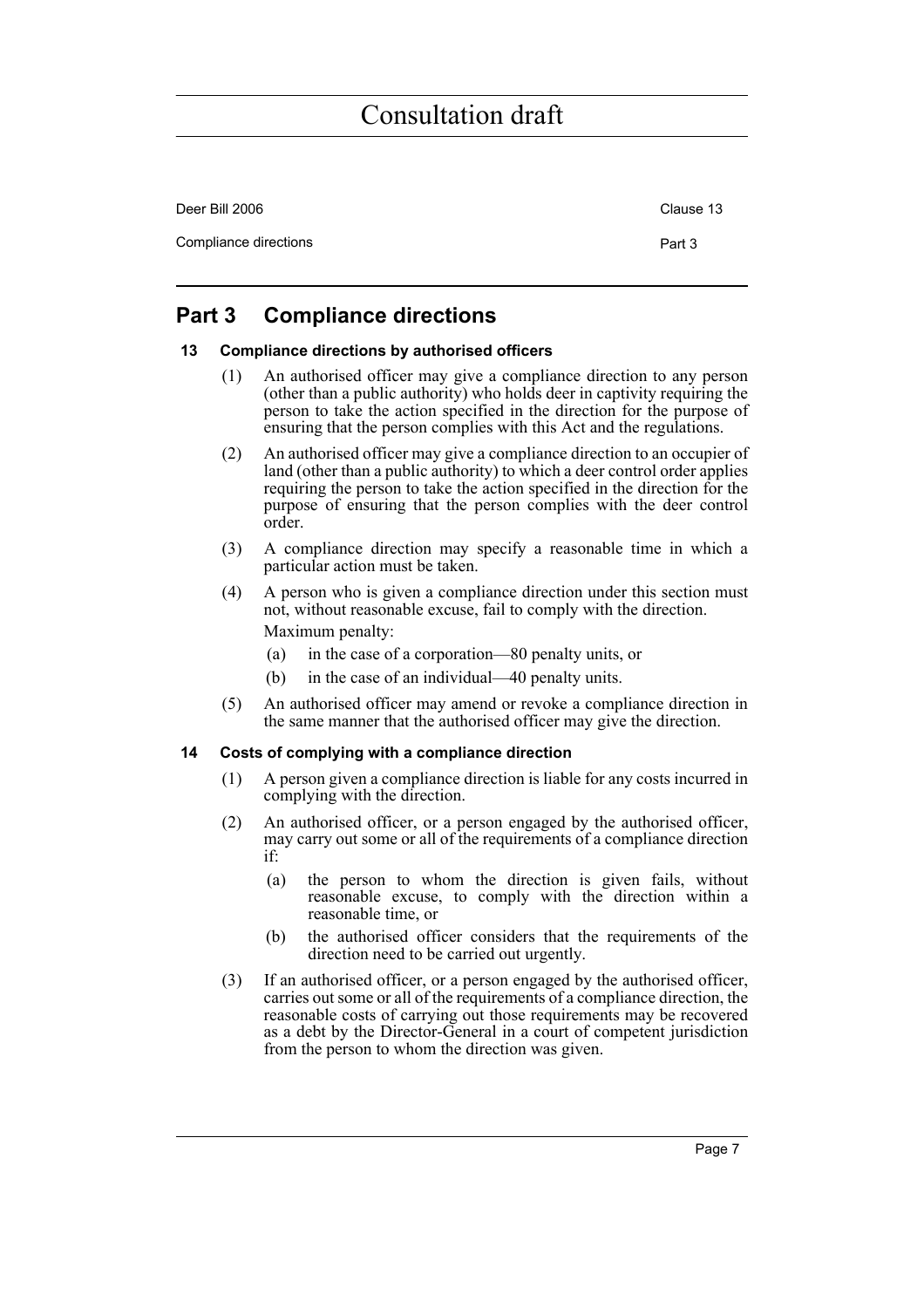Clause 15 Deer Bill 2006

Part 3 Compliance directions

(4) In any proceedings for the recovery of any debt referred to in this section, a certificate signed by the Director-General stating the amount of the costs and the manner in which they were incurred is evidence of the matters certified.

#### <span id="page-13-0"></span>**15 How compliance direction is to be given**

- (1) A compliance direction is to be given in writing either personally or by post or in any other manner permitted by this section.
- (2) A compliance direction concerning specified land may also be given:
	- (a) by fixing a copy of the direction addressed to the occupier, either by name or as the occupier, on a conspicuous part of the land or any building or other structure on the land, or
	- (b) if the address of the occupier is unknown, publishing the direction in a newspaper circulating in the local area.
- (3) A compliance direction given by post to a person for the purposes of this Act is to be treated as being properly addressed if it is addressed to the last known address of the person known to the authorised officer giving the direction.

#### <span id="page-13-1"></span>**16 Review by Administrative Decisions Tribunal**

- (1) A person aggrieved by the decision of an authorised officer to give, amend or revoke a compliance direction under this Part may apply to the Administrative Decisions Tribunal for a review of that decision. **Note.** Section 47 of the *Administrative Decisions Tribunal Act 1997* sets out a summary of the review process for a reviewable decision.
- (2) The Administrative Decisions Tribunal may:
	- (a) amend or revoke the compliance direction, or
	- (b) confirm the compliance direction.
- (3) The lodging of an application for review does not, except to the extent that the Administrative Decisions Tribunal otherwise directs, operate to stay action on the decision that is the subject of the application.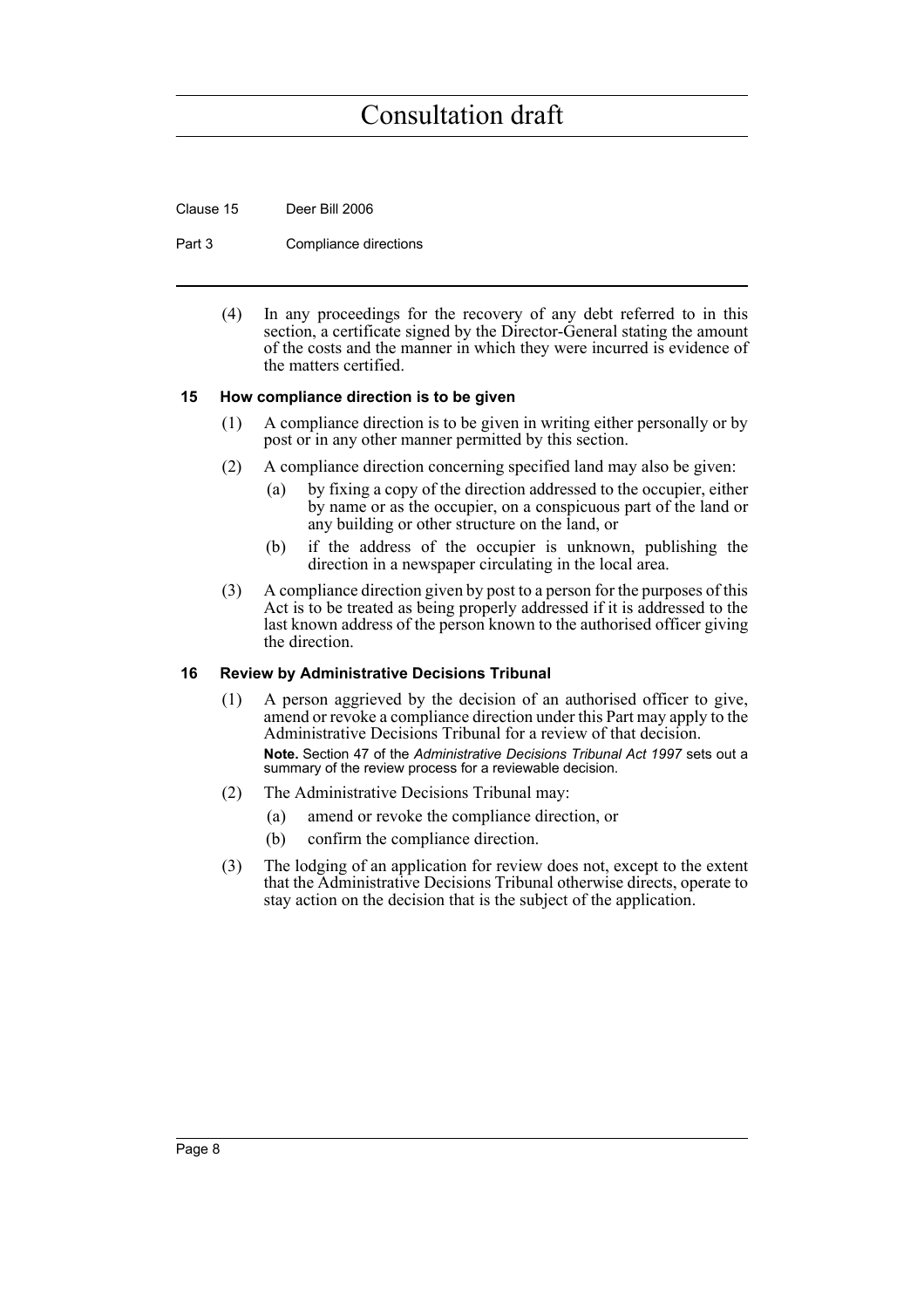| Deer Bill 2006      | Clause 17 |
|---------------------|-----------|
| Authorised officers | Part 4    |

### <span id="page-14-0"></span>**Part 4 Authorised officers**

#### <span id="page-14-1"></span>**17 Appointment of authorised officers**

- (1) The Director-General may appoint a member of staff of the Department, a member of staff of a rural lands protection board or a person of a class prescribed by the regulations, to be an authorised officer for the purposes of this Act.
- (2) The Director-General is to provide each authorised officer appointed under this section (other than an authorised officer who is a police officer) with an identification card that:
	- (a) states that it is issued under this Act, and
	- (b) gives the name of the person to whom it is issued, and
	- (c) describes the nature of the powers conferred, and
	- (d) states the date (if any) on which it expires, and
	- (e) is signed by the Director-General.

#### <span id="page-14-2"></span>**18 Functions of authorised officers**

- (1) An authorised officer may exercise any function of an authorised officer under this Act.
- (2) Despite subsection (1), the functions of an authorised officer may be limited by the relevant instrument of appointment.
- (3) In the course of exercising his or her functions, an authorised officer must, if requested to do so by any person affected by the exercise of the functions, produce the authorised officer's identification to the person unless the authorised officer is a police officer in uniform.
- (4) In this section:

*authorised officer's identification* means:

- (a) the authorised officer's identification card issued under this Part—if the authorised officer is not a police officer, or
- (b) the authorised officer's identification as a police officer—if the authorised officer is a police officer.

#### <span id="page-14-3"></span>**19 Purposes for which powers under Part may be exercised**

Powers may be exercised under this Part for the following purposes:

(a) for determining whether there has been compliance with or a contravention of this Act or the regulations or any order or direction made or given under this Act,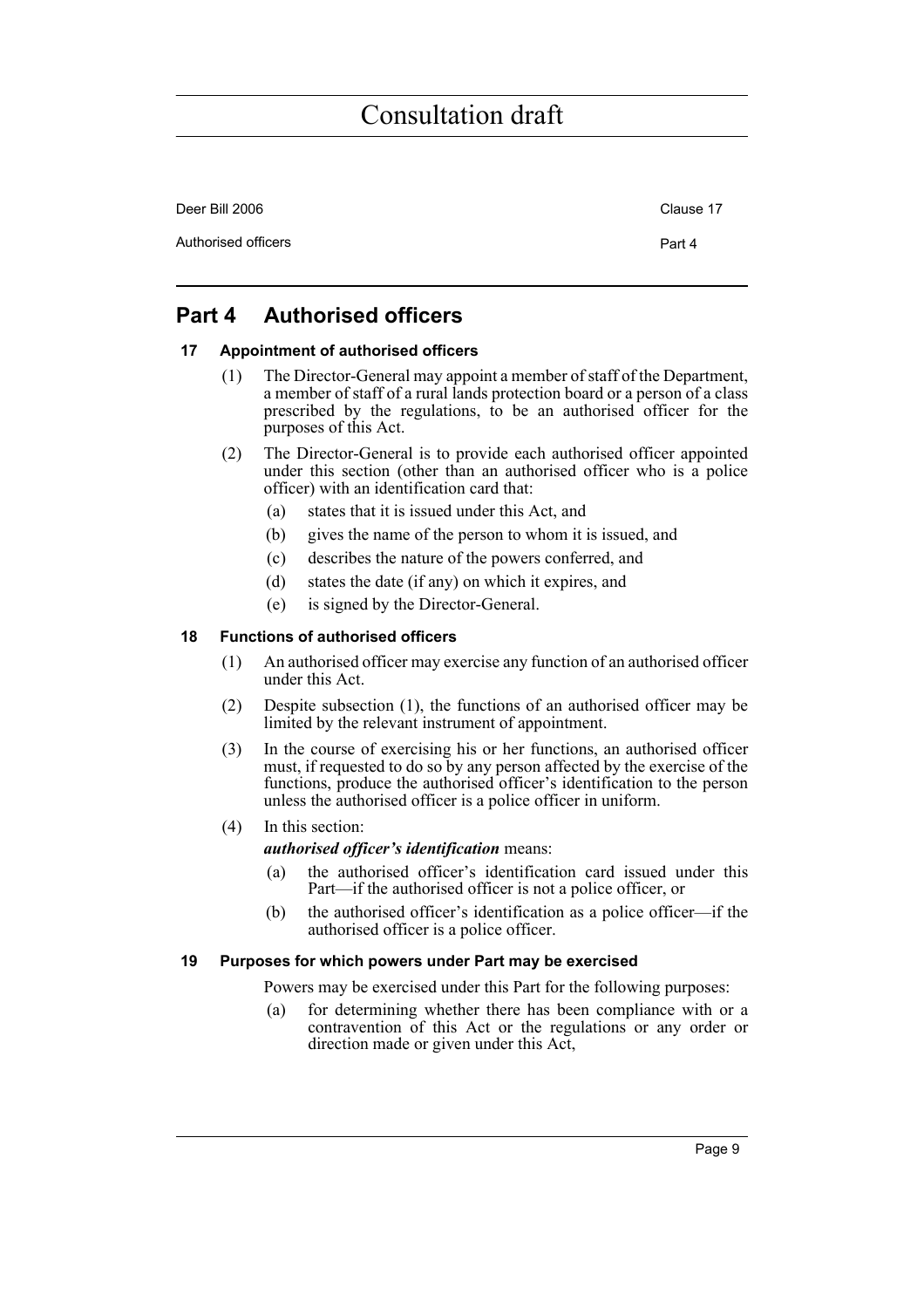Clause 20 Deer Bill 2006

Part 4 **Authorised officers** 

(b) for the purpose of enabling the authorised officer or any other person to exercise any function of the person under this or any other Act.

#### <span id="page-15-0"></span>**20 Power of entry**

- (1) An authorised officer may enter any premises to enable the authorised officer to exercise any function of the authorised officer under this Act.
- (2) The authorised officer may enter premises with such persons and with such vehicles, horses, dogs or other assistance as the authorised officer considers are necessary to enable or assist the authorised officer to exercise the function concerned.
- (3) An authorised officer may enter any premises at any reasonable time.
- (4) This section does not empower an authorised officer to enter any part of premises used only for residential purposes without the permission of the occupier or the authority of a search warrant issued under this Part.

#### <span id="page-15-1"></span>**21 Search warrant**

- (1) An authorised officer under this Act may apply to an issuing officer for a search warrant if the applicant has reasonable grounds for believing that a provision of this Act or the regulations has been or is being contravened on premises.
- (2) An authorised officer may not apply for a search warrant unless the authorised officer has notified the Director-General of the intended application.
- (3) An issuing officer to whom an application for a search warrant is made under this section may, if satisfied that there are reasonable grounds for doing so, issue a search warrant authorising an authorised officer named in the warrant, when accompanied by a police officer, and any other person named in the warrant:
	- (a) to enter the premises concerned, and
	- (b) to search the premises for evidence of a contravention of this Act or the regulations.
- (4) Division 4 of Part 5 of the *Law Enforcement (Powers and Responsibilities) Act 2002* applies to a search warrant issued under this section.
- (5) In this section:

*issuing officer* means an authorised officer within the meaning of the *Law Enforcement (Powers and Responsibilities) Act 2002*.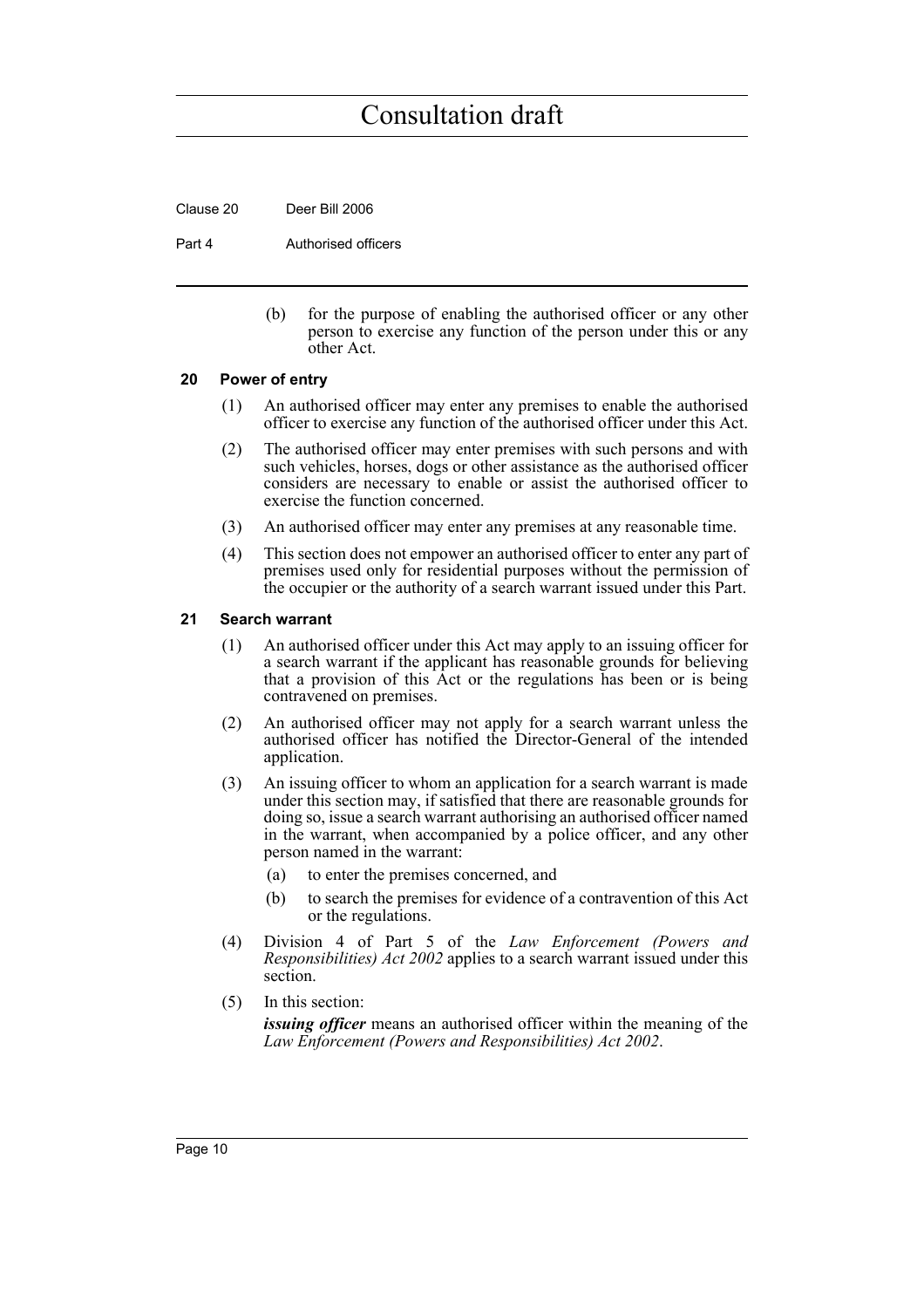| Deer Bill 2006      | Clause 22 |
|---------------------|-----------|
| Authorised officers | Part 4    |

#### <span id="page-16-0"></span>**22 Powers of authorised officers on premises**

- (1) An authorised officer may, at any premises lawfully entered, do anything that in the opinion of the authorised officer is necessary to be done for the purposes of this Act, including (but not limited to) the things specified in subsection (2).
- (2) An authorised officer who enters premises may do any or all of the following:
	- (a) inspect the premises,
	- (b) search the premises,
	- (c) examine, seize, detain or remove any deer in or about those premises,
	- (d) examine, seize, detain or remove any other thing that the authorised officer has reasonable grounds to believe is being used to contravene this Act or the regulations,
	- (e) require the production of and inspect any records in or about those premises,
	- (f) take copies of, or extracts or notes from, any such records,
	- (g) require any person in or about those premises to answer questions or otherwise furnish information,
	- (h) require the occupier of those premises to provide the authorised officer with such assistance and facilities as are reasonably necessary to enable the authorised officer to exercise his or her functions,
	- (i) remove or destroy or cause to be removed or destroyed any deer found in or about those premises unless the deer are being held in captivity in accordance with the regulations,
	- (j) break open and search any box, container, package or receptacle (including any place that could be used as a receptacle) in or about those premises.

#### <span id="page-16-1"></span>**23 Notice of entry**

- (1) Before an authorised officer enters premises under this Part, the Director-General must give the occupier of the premises oral or written notice of the intention to enter the occupier's premises on a day or within a period of days specified in the notice.
- (2) The day or any day within the period of days specified must not be the day on which the notice is given.
- (3) This section does not require notice to be given in any one or more of the following circumstances: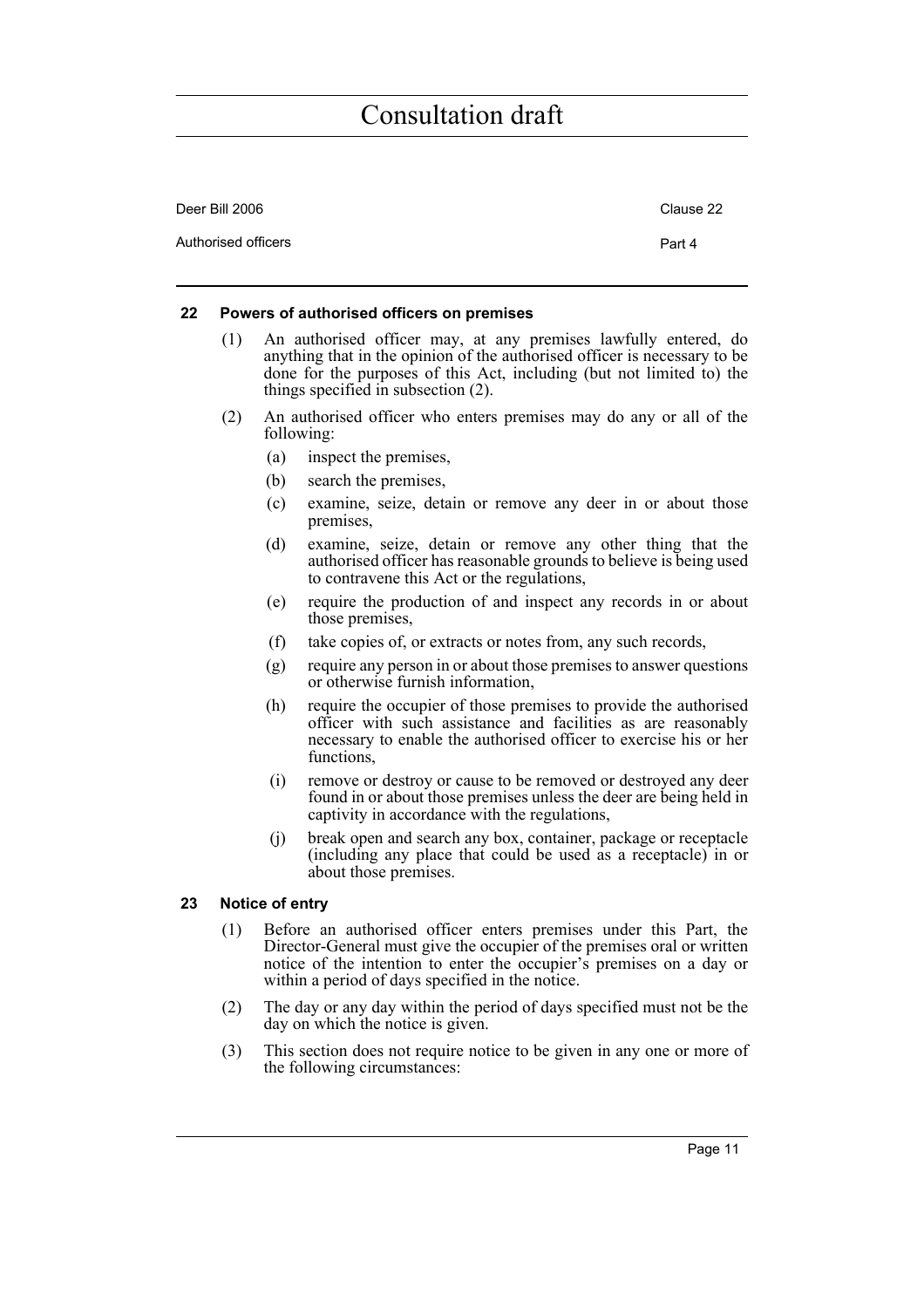Clause 24 Deer Bill 2006

Part 4 **Authorised officers** 

- (a) if entry to the premises is made with the consent of the occupier of the premises,
- (b) if entry has been authorised by a search warrant issued under this Part,
- (c) if entry is required urgently and the Director-General has authorised in writing (either generally or in the particular case) entry without notice,
- (d) if entry is required to enable an authorised officer to carry out the requirements of a compliance direction and the authorised officer considers that the requirements of the direction need to be carried out urgently.

#### <span id="page-17-0"></span>**24 Use of force**

- (1) Reasonable force may be used for the purpose of gaining entry to any premises (other than residential premises) under a power conferred by this Part but only if authorised by the Director-General in accordance with this section and in accordance with any guidelines.
- (2) No force is to be exercised in any case unless the Director-General has authorised in writing (either in a specified class of cases or in the particular case) the use of force in the circumstances of the case.
- (3) A general authority given by the Director-General for the use of force is invalid. The authority is to specify the circumstances that are required to exist in a case before force is used.

#### <span id="page-17-1"></span>**25 Notification of use of force or urgent entry**

- (1) An authorised officer must give the Director-General prompt oral or written advice of:
	- (a) any use of force by the authorised officer for the purpose of gaining entry to premises, or
	- (b) any entry to premises by the authorised officer without notice having been given to the occupier of the premises of the intention to enter as required by this Part.
- (2) The Director-General must give notice of the entry to such persons or authorities as appear to be appropriate in the circumstances.

#### <span id="page-17-2"></span>**26 Care to be taken**

In the exercise of a function under this Part, an authorised officer must do as little damage as possible.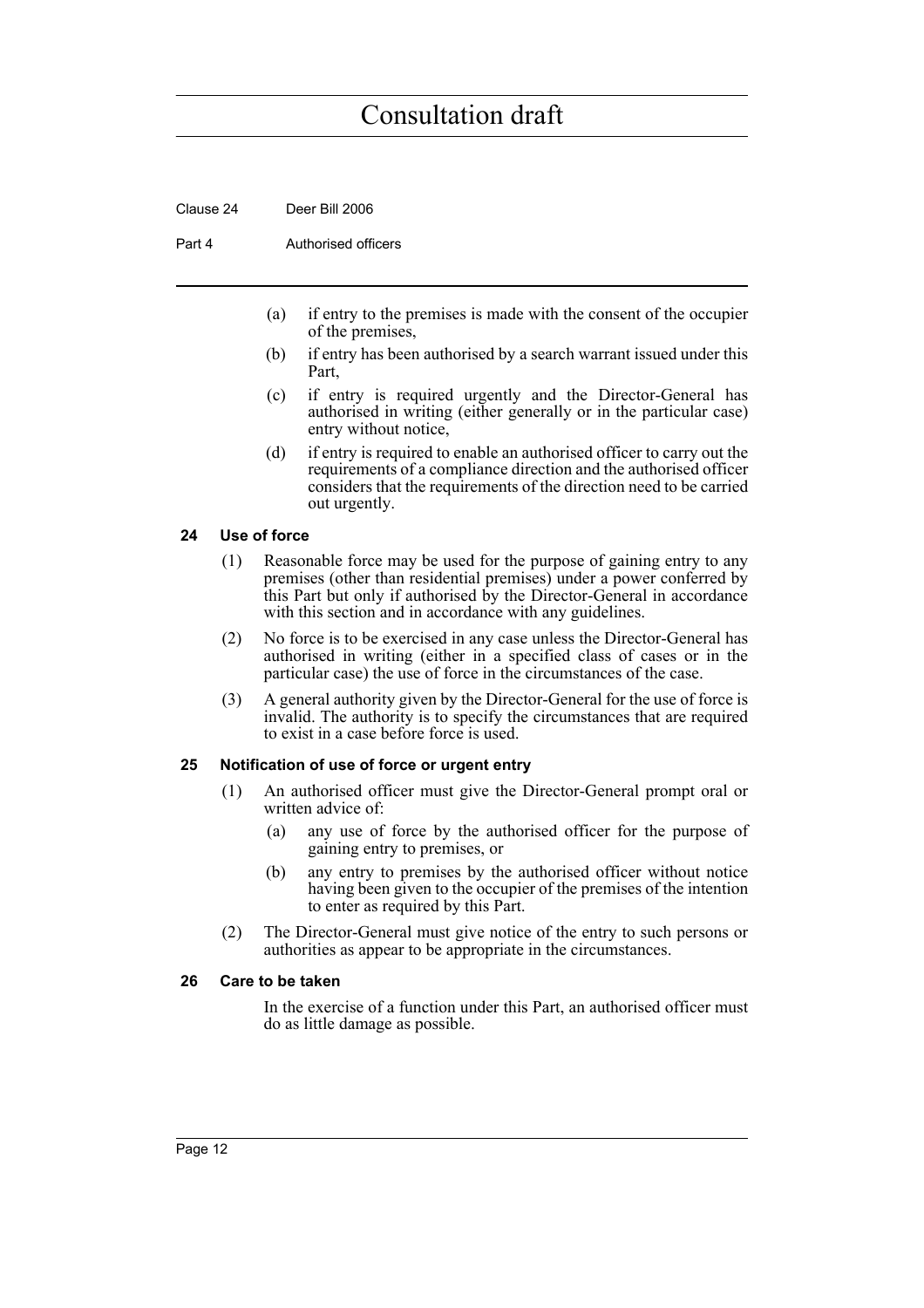| Deer Bill 2006      | Clause 27 |
|---------------------|-----------|
| Authorised officers | Part 4    |

#### <span id="page-18-0"></span>**27 Compensation**

The Director-General must compensate all interested parties for any damage caused by an authorised officer who enters premises under this Part in entering the premises (but not any damage caused by exercising any other function), unless the occupier of the premises obstructed, hindered or restricted the authorised officer in the exercise of the power of entry.

#### <span id="page-18-1"></span>**28 Authorised officer may request assistance**

- (1) An authorised officer may request the assistance of any police officer if the authorised officer reasonably believes that the performance of functions conferred or imposed by or under this Act will be obstructed.
- (2) An authorised officer may request the assistance of any person the authorised officer believes to be capable of providing assistance in the performance of functions conferred or imposed by or under this Act.

#### <span id="page-18-2"></span>**29 Obstruction of authorised officers**

A person must not, without reasonable excuse, delay, hinder or obstruct an authorised officer in the exercise of the officer's functions under this Act.

Maximum penalty: 50 penalty units.

**Note.** Section 307B of the *Crimes Act 1900* makes it an offence to provide false or misleading information to an authorised officer.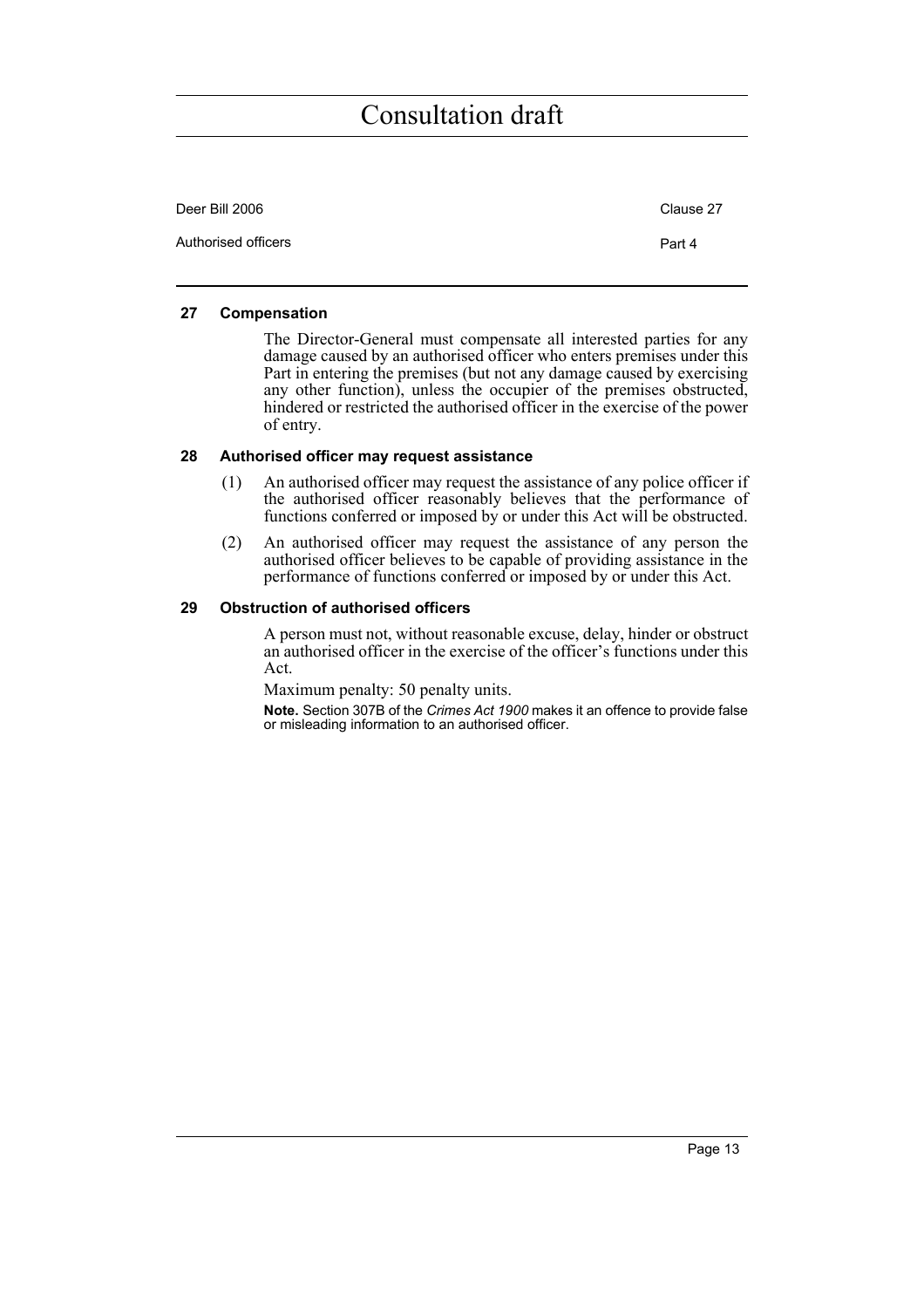Clause 30 Deer Bill 2006

Part 5 Miscellaneous

### <span id="page-19-0"></span>**Part 5 Miscellaneous**

#### <span id="page-19-1"></span>**30 Onus of proof regarding reasonable excuse**

In any proceedings for an offence against a provision of this Act or the regulations, the onus of proving that a person had a reasonable excuse (as referred to in the provision) lies with the defendant.

#### <span id="page-19-2"></span>**31 Offences by corporations**

- (1) If a corporation contravenes, whether by act or omission, any provision of this Act or the regulations, each person who is a director of the corporation or who is concerned in the management of the corporation is taken to have contravened the same provision if the person knowingly authorised or permitted the contravention.
- (2) A person may be proceeded against and convicted under a provision pursuant to subsection (1) whether or not the corporation has been proceeded against or has been convicted under the provision.
- (3) Nothing in this section affects any liability imposed on a corporation for an offence committed by the corporation under this Act or the regulations.

#### <span id="page-19-3"></span>**32 Nature of proceedings for offences**

Proceedings for an offence under this Act or the regulations may be dealt with summarily before a Local Court.

#### <span id="page-19-4"></span>**33 Penalty notices**

- (1) An authorised officer may serve a penalty notice on a person if it appears to the officer that the person has committed an offence against this Act or the regulations, being an offence prescribed by the regulations as a penalty notice offence.
- (2) A penalty notice is a notice to the effect that, if the person served does not wish to have the matter determined by a court, the person can pay, within the time and to the person specified in the notice, the amount of the penalty prescribed by the regulations for the offence if dealt with under this section.
- (3) A penalty notice may be served personally or by post.
- (4) If the amount of penalty prescribed for an alleged offence is paid under this section, no person is liable to any further proceedings for the alleged offence.
- (5) Payment under this section is not to be regarded as an admission of liability for the purpose of, and does not in any way affect or prejudice, any civil claim, action or proceeding arising out of the same occurrence.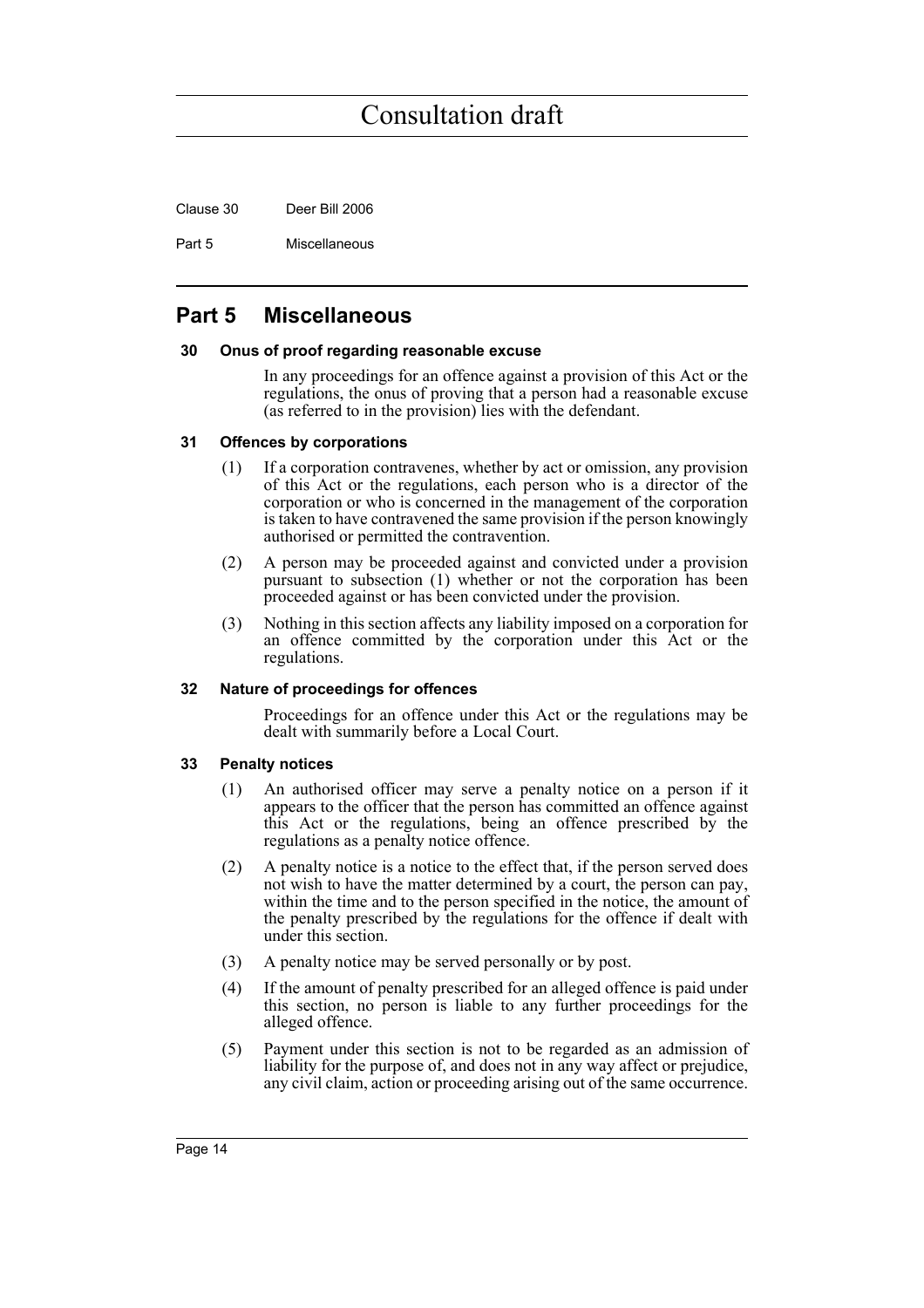| Deer Bill 2006 | Clause 34 |
|----------------|-----------|
| Miscellaneous  | Part 5    |

- (6) The regulations may:
	- (a) prescribe an offence for the purposes of this section by specifying the offence or by referring to the provision creating the offence, and
	- (b) prescribe the amount of penalty payable for the offence if dealt with under this section, and
	- (c) prescribe different amounts of penalties for different offences or classes of offences.
- (7) The amount of a penalty prescribed under this section for an offence is not to exceed the maximum amount of penalty that could be imposed for the offence by a court.
- (8) This section does not limit the operation of any other provision of, or made under, this or any other Act relating to proceedings that may be taken in respect of offences.

#### <span id="page-20-0"></span>**34 Delegation**

The Director-General may delegate the exercise of any function of the Director-General under this Act (other than making deer control orders and this power of delegation) to:

- (a) any member of staff of the Department, or
- (b) any person, or any class of persons, authorised for the purposes of this section by the regulations.

#### <span id="page-20-1"></span>**35 Disputes between Minister and public authority**

- (1) If a dispute arises in connection with a deer control order, between the Minister and the Minister responsible for a public authority affected by such an order, a party to the dispute may submit the dispute to the Premier for settlement.
- (2) On submission of a dispute to the Premier, the Premier may hold an inquiry into the dispute and may make such decision about the dispute as the Premier thinks fit, having regard to the public interest and the circumstances.
- (3) A Minister, the Director-General and the public authority must comply with a decision of the Premier under this section and for that purpose is empowered to do so, despite the provisions of this or any other Act or law.

#### <span id="page-20-2"></span>**36 Act to bind Crown**

This Act binds the Crown in right of New South Wales and, in so far as the legislative power of the Parliament of New South Wales permits, the Crown in all its other capacities.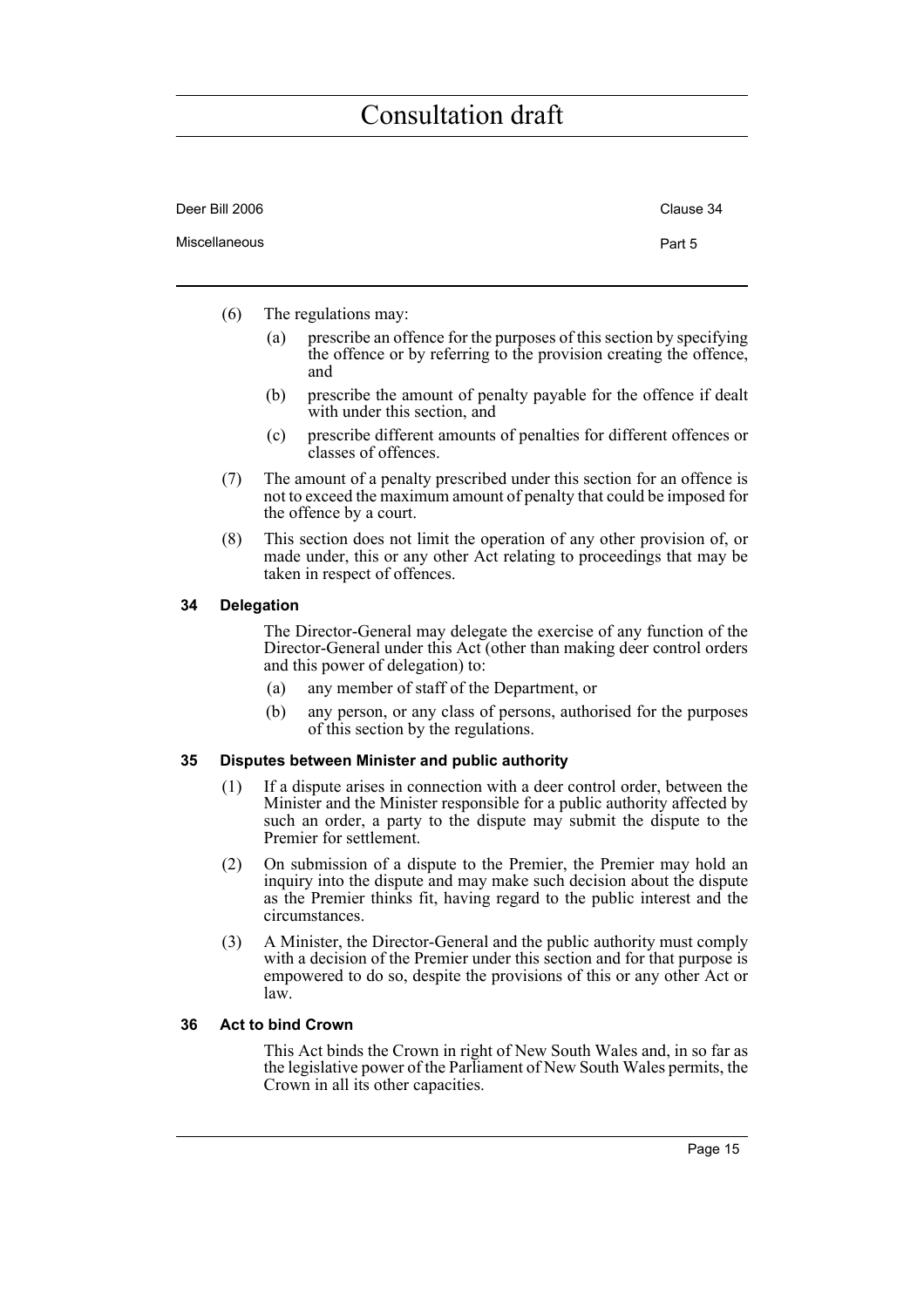Clause 37 Deer Bill 2006

Part 5 Miscellaneous

#### <span id="page-21-0"></span>**37 Description of land**

Land is sufficiently described in a deer control order made, or a compliance direction given, under this Act if the description of the land allows no reasonable doubt as to the land to which the order or direction relates.

#### <span id="page-21-1"></span>**38 Regulations**

- (1) The Governor may make regulations, not inconsistent with this Act, for or with respect to any matter that by this Act is required or permitted to be prescribed or that is necessary or convenient to be prescribed for carrying out or giving effect to this Act.
- (2) The regulations may create offences with a maximum penalty not exceeding 50 penalty units.

#### <span id="page-21-2"></span>**39 Savings, transitional and other provisions**

Schedule 1 has effect.

#### <span id="page-21-3"></span>**40 Amendment of Acts**

Each Act specified in Schedule 2 is amended as set out in that Schedule.

#### <span id="page-21-4"></span>**41 Review of Act**

- (1) The Minister is to review this Act to determine whether the policy objectives of the Act remain valid and whether the terms of the Act remain appropriate for securing those objectives.
- (2) The review is to be undertaken as soon as possible after the period of 5 years from the date of assent to this Act.
- (3) A report on the outcome of the review is to be tabled in each House of Parliament within 12 months after the end of the period of 5 years.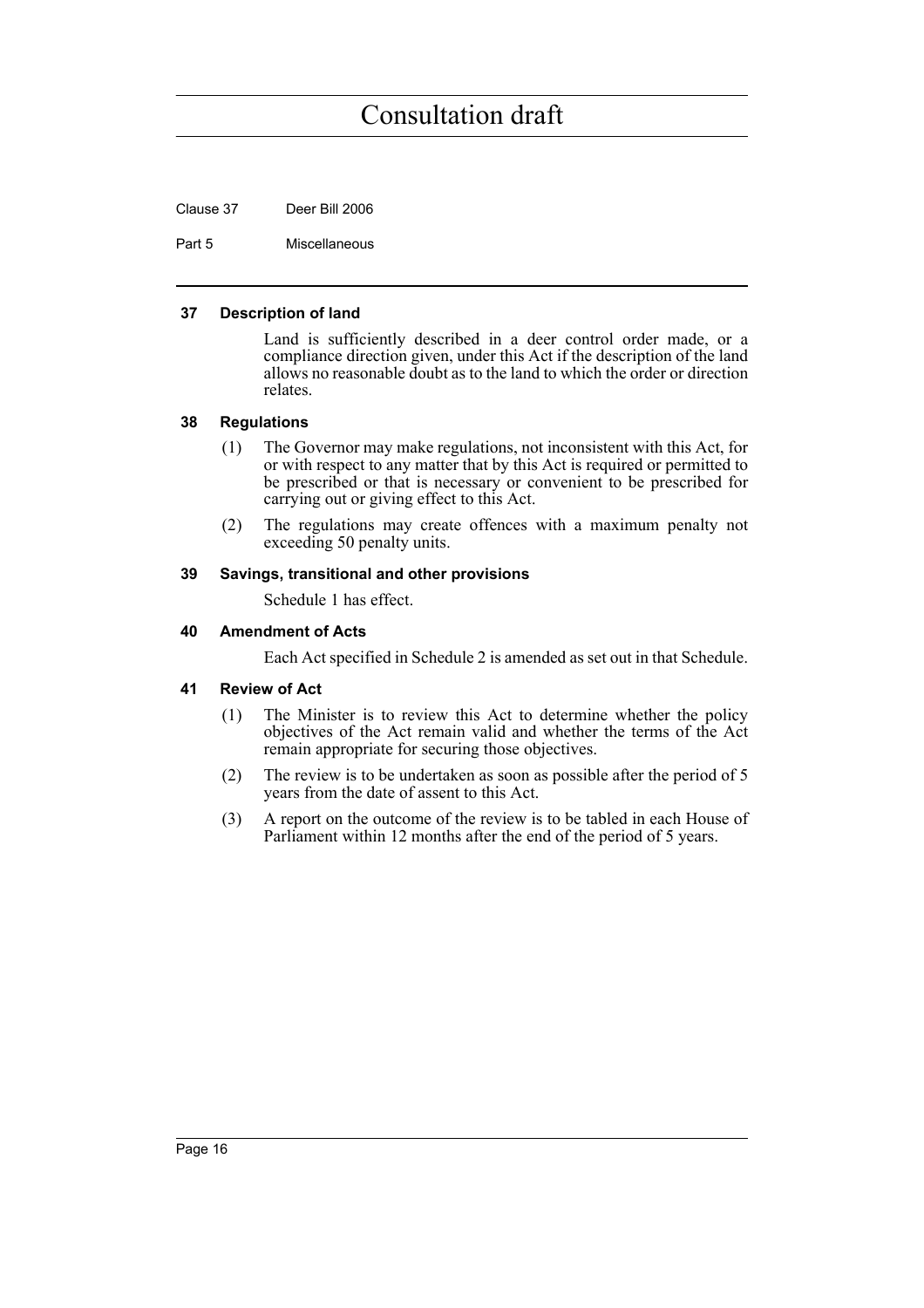Deer Bill 2006

Savings, transitional and other provisions Schedule 1

### <span id="page-22-0"></span>**Schedule 1 Savings, transitional and other provisions**

(Section 39)

### **Part 1 General**

#### **1 Regulations**

(1) The regulations may contain provisions of a savings or transitional nature consequent on the enactment of the following Acts:

this Act

- (2) Any such provision may, if the regulations so provide, take effect from the date of assent to the Act concerned or a later date.
- (3) To the extent to which any such provision takes effect from a date that is earlier than the date of its publication in the Gazette, the provision does not operate so as:
	- (a) to affect, in a manner prejudicial to any person (other than the State or an authority of the State), the rights of that person existing before the date of its publication, or
	- (b) to impose liabilities on any person (other than the State or an authority of the State) in respect of anything done or omitted to be done before the date of its publication.